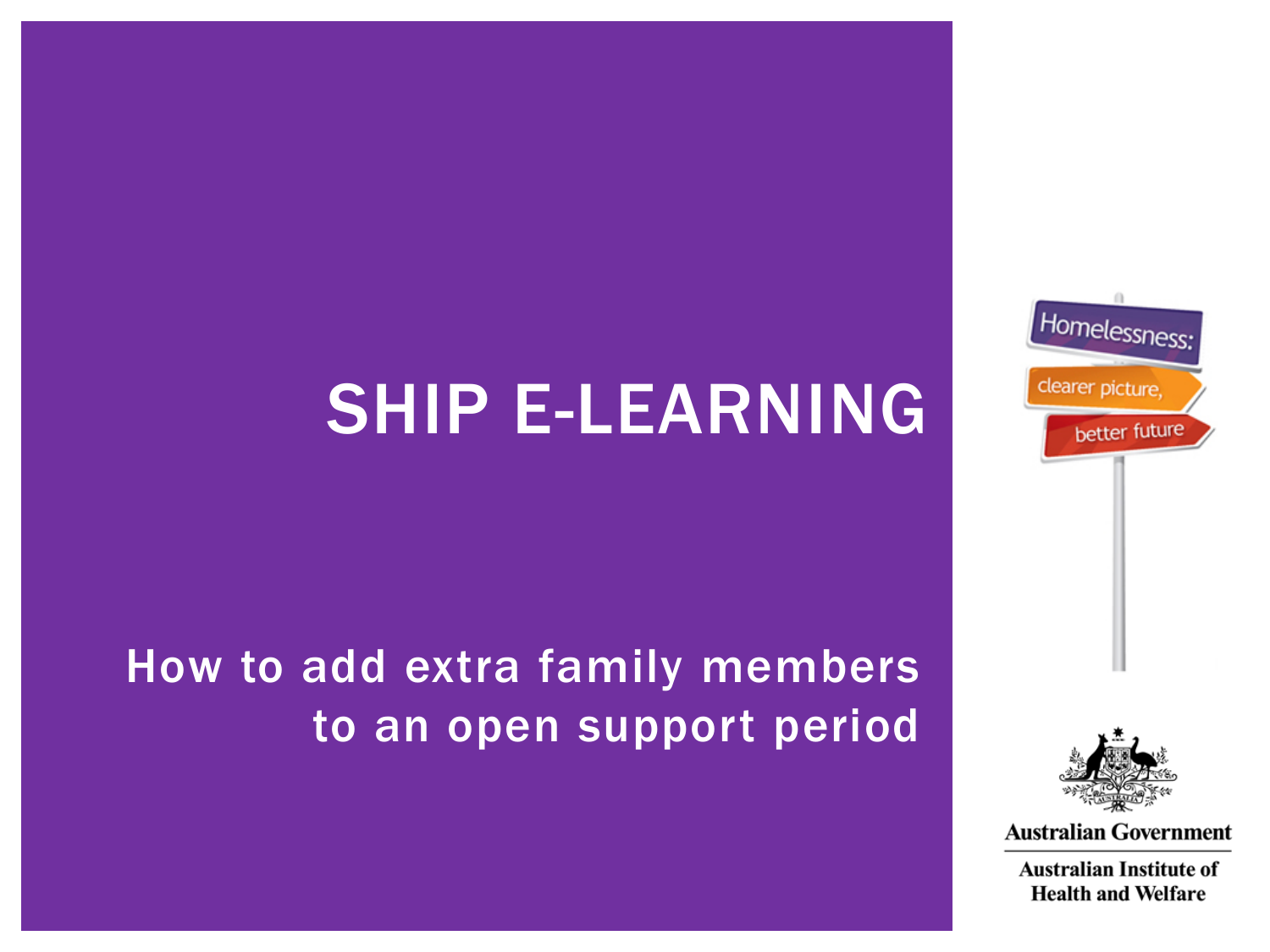<span id="page-1-0"></span>

Australian Institute of **Health and Welfare** 

### Home Page



 **to an open support period**

**This module is divided into sections and we recommend that you work your way through them all.**

**However, once completed, you can review a topic by clicking on the tabs at right to return directly to that section.**

**Use arrow keys or click your mouse to navigate through this presentation.**



Homelessn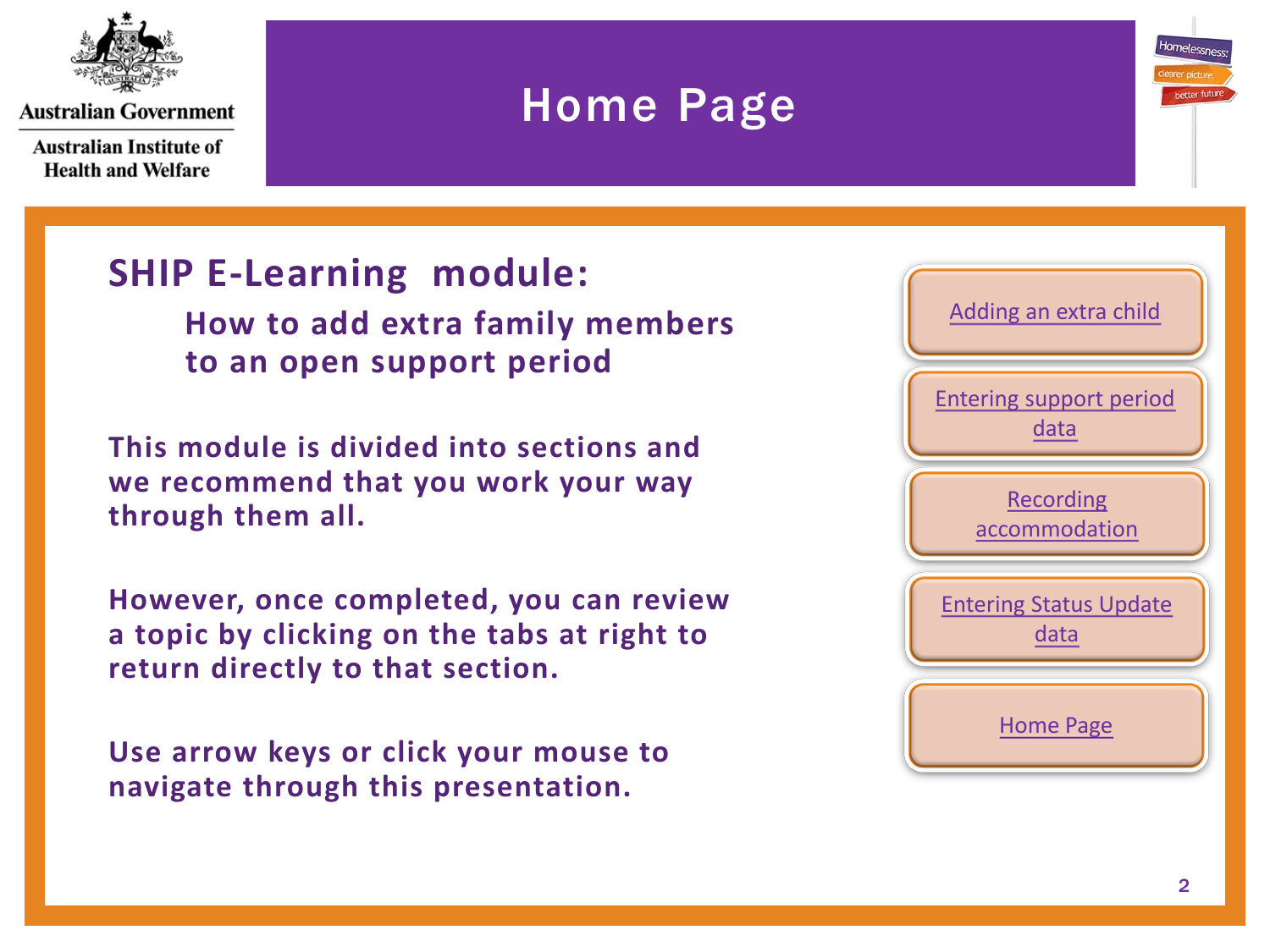

**Australian Institute of Health and Welfare** 

## Learning objectives

## **After you complete this module you will know how to:**

- add extra family members to an open support period
- use various copy-over functions in SHIP
- enter data quickly and efficiently.



Homelesse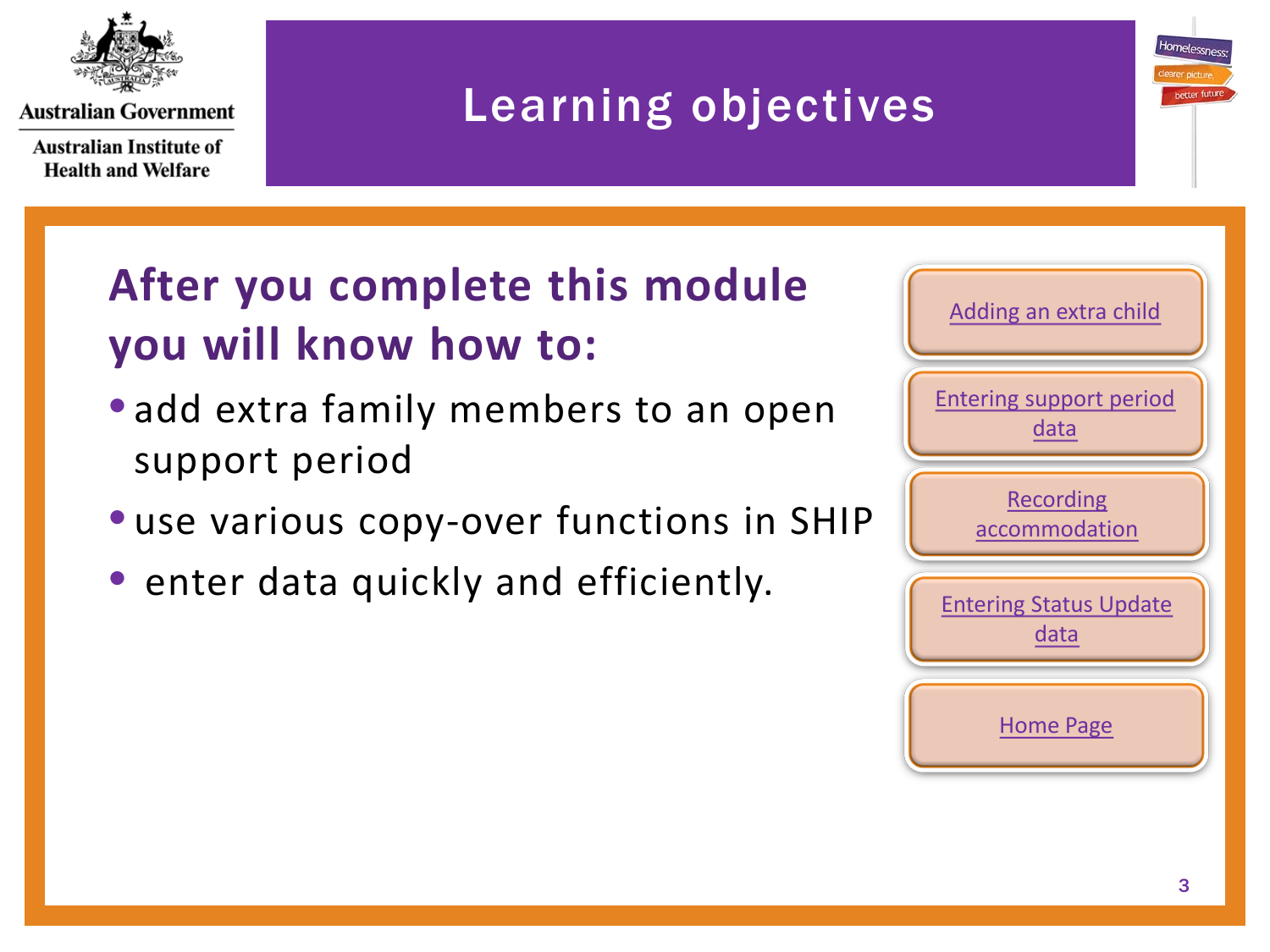# <span id="page-3-0"></span>Adding an extra child





**Australian Government** 

**Australian Institute of Health and Welfare**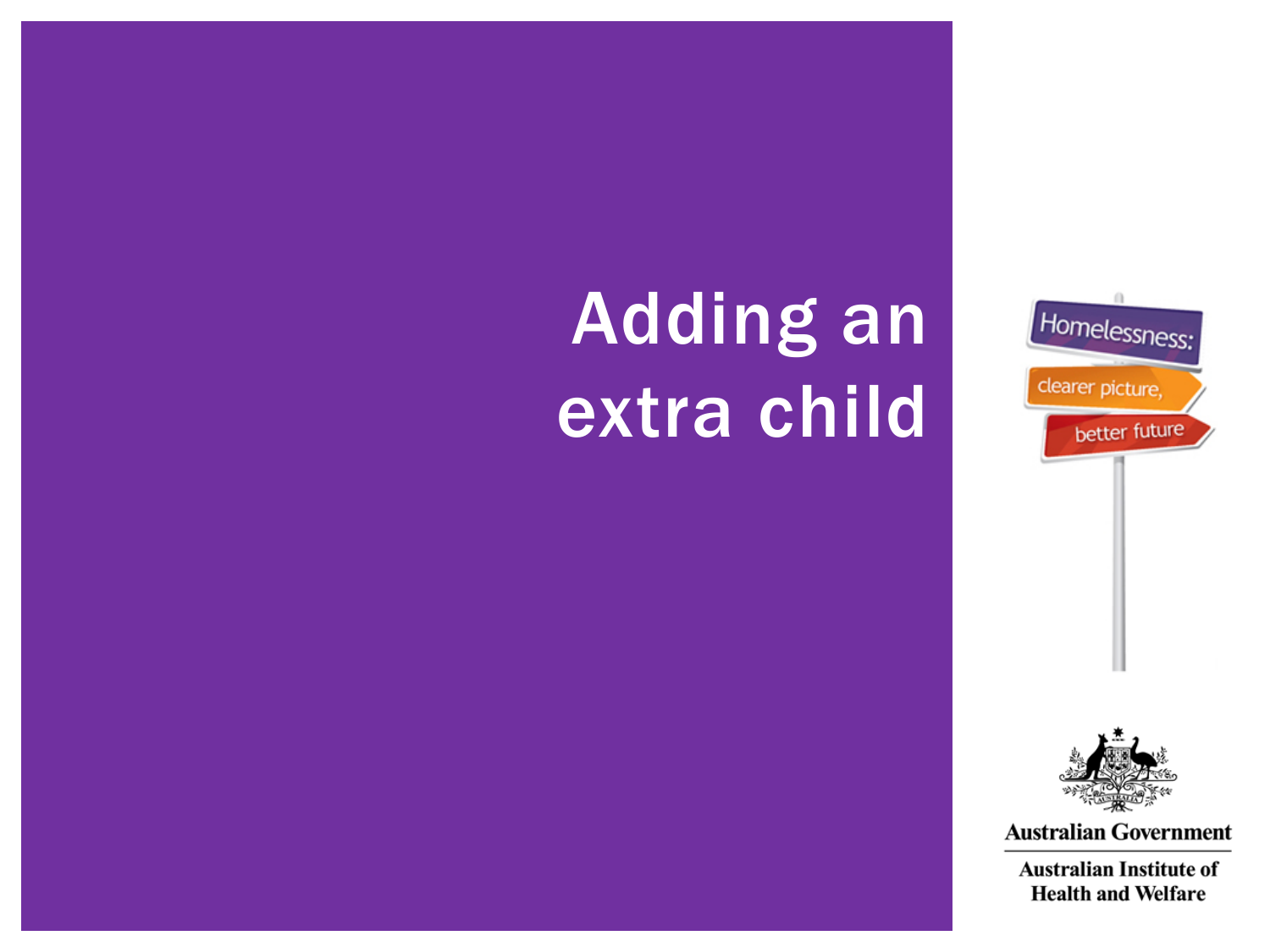

**Australian Institute of Health and Welfare** 

## Adding an extra child

### **Adding children/extra clients who join the presenting unit/family after the support period has been opened:**

We will use the following scenario to show how to add a baby born after the support period for the mother has been open for some time.

- Mary Allen is fleeing family violence. Your agency provides accommodation to Mary and her sons, Jacob and Martin. Mary was pregnant and had a baby after you began accommodating her family.
- We can add the baby to the presenting unit and open a support period for new baby, John, starting on the date that he was born or was first accommodated.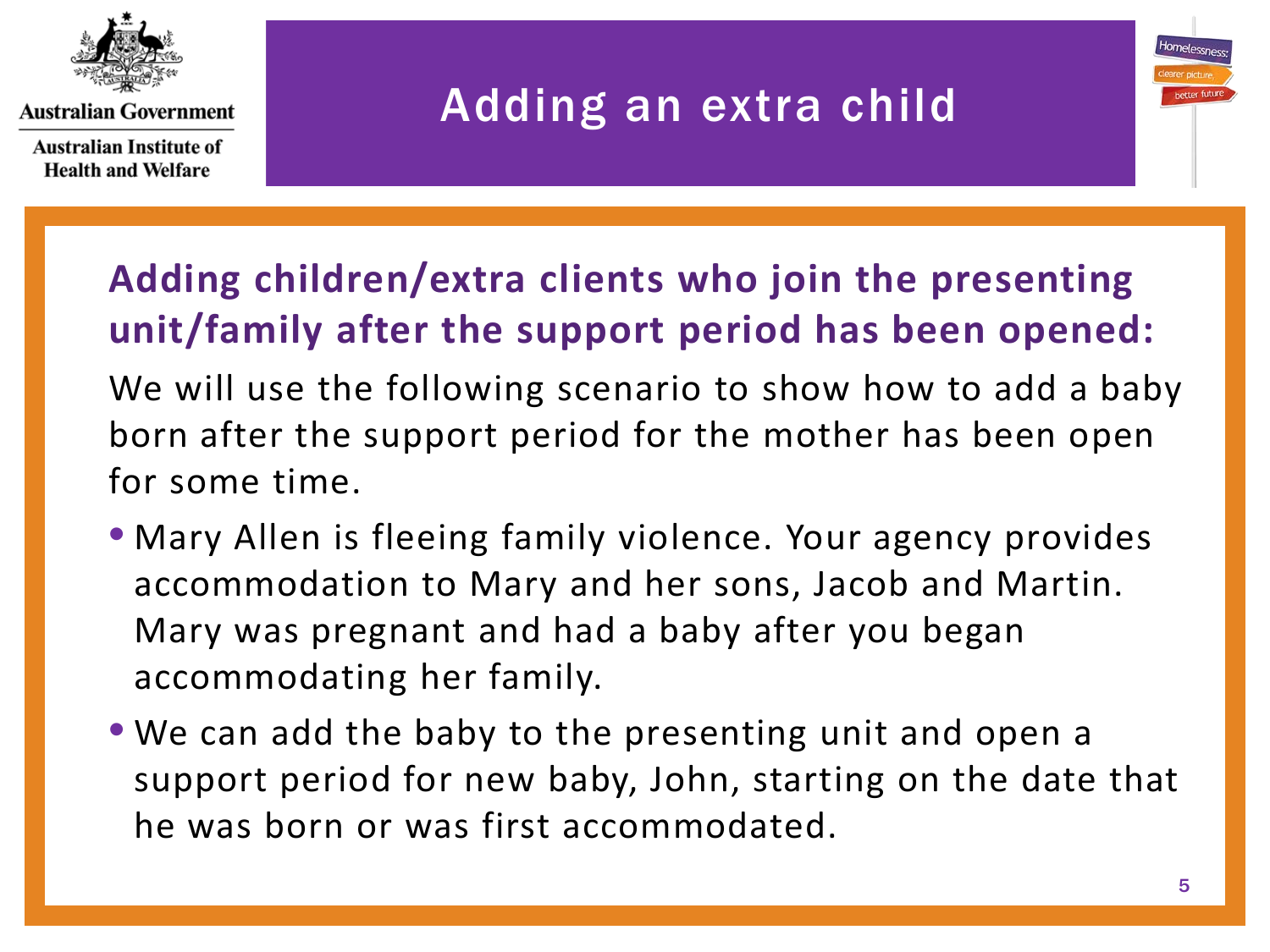

**Australian Institute of Health and Welfare** 

## Adding an extra child

#### **To add children/extra clients who join the presenting unit/family after the support period has been opened:**

- Search for Mary Allen's record (PUH record)
- Click on **Create new relationship.**

| Mary Allen Female, Age 59 yrs (Approx)<br><b>My Workgroups</b> |         |              |                     |                                                                                 |  |  |                                                        |                       |                            |    |  |     |
|----------------------------------------------------------------|---------|--------------|---------------------|---------------------------------------------------------------------------------|--|--|--------------------------------------------------------|-----------------------|----------------------------|----|--|-----|
| Search                                                         | Details |              |                     | Notes Payments Accommodation Status Alerts Referrals Plans Tasks Documents Memo |  |  |                                                        |                       |                            |    |  |     |
| Person / Alias:<br><b>Mary Allen</b>                           |         |              | Primary Name        | <b>Create new alias</b>                                                         |  |  | <b>Edit Primary Details:</b><br><b>Given Name Mary</b> |                       |                            |    |  | H ( |
| <b>Relationships:</b><br><b>Person</b><br><b>Jacob Allen</b>   |         | <b>Child</b> | <b>Relationship</b> | <b>Create new relationship</b><br><b>Comments</b>                               |  |  | Middle Name<br><b>Family Name Allen</b>                |                       |                            | ËΞ |  |     |
| <b>Martin Allen</b>                                            |         | <b>Child</b> |                     |                                                                                 |  |  | Date of Birth 01                                       | $_{01}$               | *Sex Male @ Female<br>1975 |    |  |     |
| <b>Support Periods:</b><br><b>Commenced</b>                    |         |              |                     | <b>New support period</b><br><b>Last Updated</b>                                |  |  | Identifies as Aboriginal                               | $\Box$ year estimated |                            |    |  |     |
| 24/10/2013                                                     |         |              | UAT 4 B             | 25/10/2013                                                                      |  |  |                                                        | © Both                | ◎ Torres Strait Islander   |    |  |     |

tomeless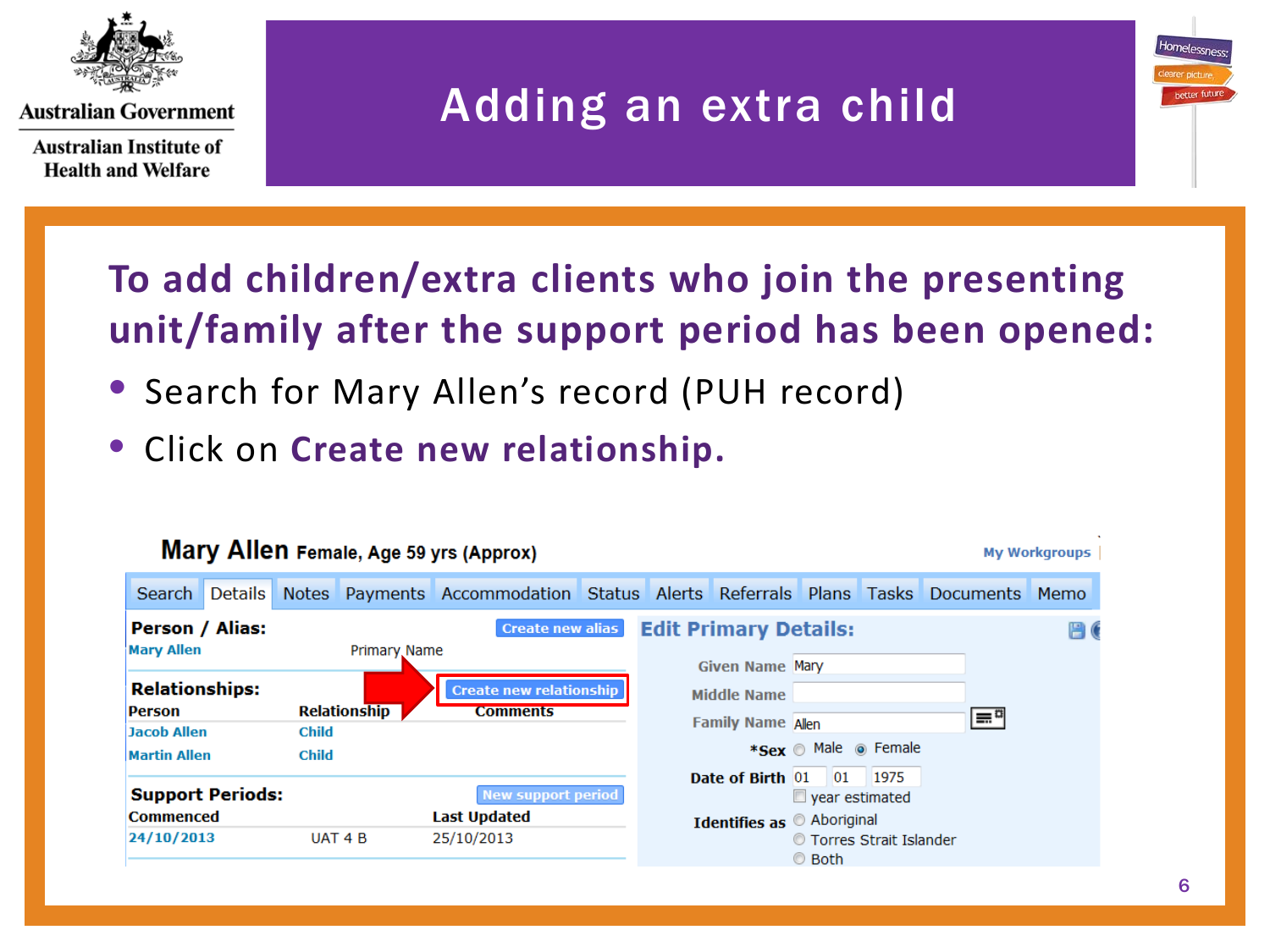

**Australian Institute of Health and Welfare** 

## Adding an extra child

#### **To add baby John after the support period has been opened:**

- Search to see if baby John's record exists
- Click on **Add new person.**

| Search for related person:           |                                                                                                                                              |  |
|--------------------------------------|----------------------------------------------------------------------------------------------------------------------------------------------|--|
| Given name John                      |                                                                                                                                              |  |
| <b>Family name A%</b>                |                                                                                                                                              |  |
|                                      | Sex <sup>O</sup> Male Female                                                                                                                 |  |
| Fuzzy V                              |                                                                                                                                              |  |
|                                      | Clear<br>GO                                                                                                                                  |  |
| <b>Results</b>                       |                                                                                                                                              |  |
| No matches to your search.           |                                                                                                                                              |  |
| a wildcard.<br><b>Add new person</b> | <b>Tip:</b> If you are not sure about the spelling try using the % symbol as<br>For example, johns% would return both johnstone and johnson. |  |

Homelessr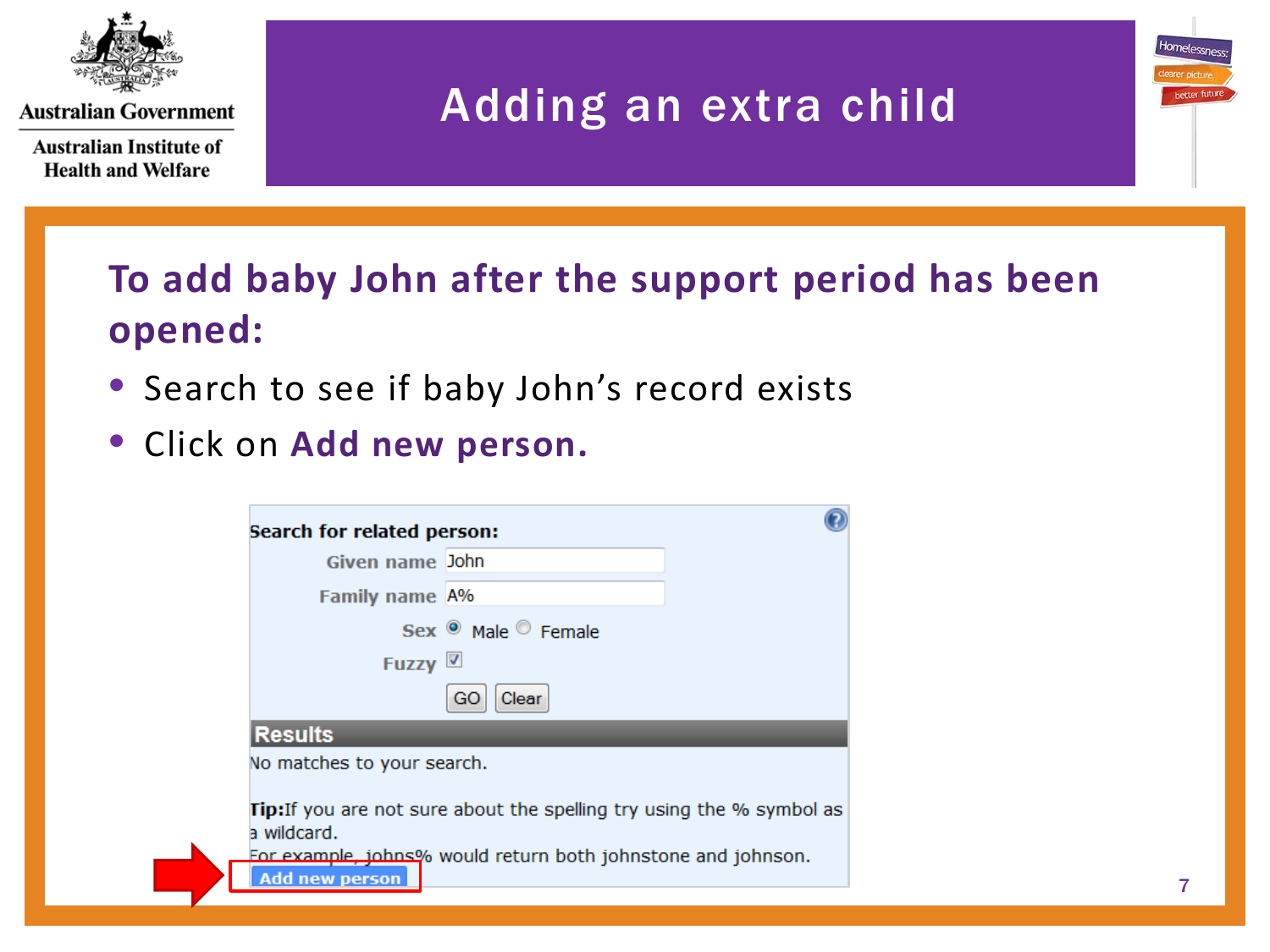

**Australian Institute of Health and Welfare** 

## Adding an extra child

#### **Adding baby John after the support period has been opened:** Edit Drimary Detaile  $\sqrt{2}$

• Add John's details and **Save**.

| egit Primary Details              | E W                                                                                                                  |
|-----------------------------------|----------------------------------------------------------------------------------------------------------------------|
| <b>Given Name John</b>            |                                                                                                                      |
| <b>Middle Name</b>                |                                                                                                                      |
| <b>Family Name Allen</b>          | l≕ <sub>¤</sub> l                                                                                                    |
|                                   | *Sex <sup>®</sup> Male<br><b>©</b> Female                                                                            |
| Date of Birth 24                  | 2014<br>01                                                                                                           |
|                                   | year estimated<br>$\Box$                                                                                             |
| <b>Indentifies as</b>             | Aboriginal<br><b>Torres Strait Islander</b><br>$\circ$<br>$\circledcirc$<br><b>Both</b><br><b>Neither</b><br>$\odot$ |
| <b>Country of birth Australia</b> |                                                                                                                      |
| Language at home                  |                                                                                                                      |
|                                   | Culturally and Linguistically Diverse                                                                                |
| <b>Comments</b>                   | A<br>$\overline{\mathbb{V}}$                                                                                         |
| Alpha Code OHLLN                  |                                                                                                                      |
| <b>Date of Death</b>              | (dd/mm/yyyy)                                                                                                         |
|                                   | Last Updated Lynda Carney, UAT 4 C<br>24/01/2014 11:49:14 EST                                                        |
|                                   | Save                                                                                                                 |
|                                   |                                                                                                                      |

Homelessne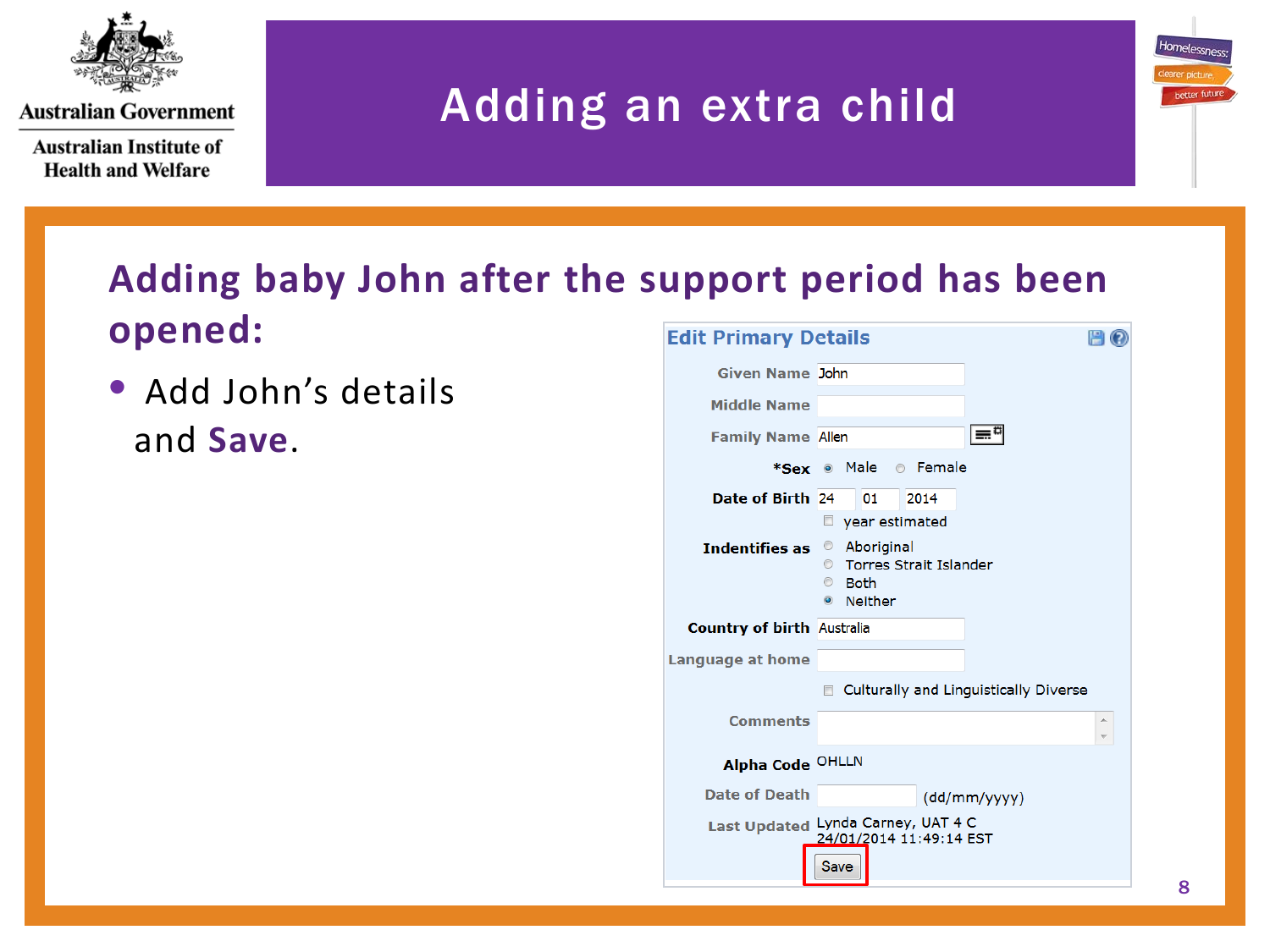

**Australian Institute of Health and Welfare** 

## Adding an extra child

#### **To add baby John after the support period has been opened:**

- **Edit relationship** and **Save**.
- John is Mary Allen's child.

| <b>Edit Relationship</b>                      |                                 |               |        |  |
|-----------------------------------------------|---------------------------------|---------------|--------|--|
| Related person John Allen                     |                                 |               |        |  |
| is Mary Allen's Child                         |                                 | ▼             |        |  |
| <b>Start Date 24/01/2014</b>                  |                                 | 膴             |        |  |
| <b>End Date</b>                               |                                 | ▦             |        |  |
| <b>Comments</b>                               |                                 |               | ∸<br>÷ |  |
| Last update Lynda Carney<br><b>Print View</b> | 24/01/2014 11:39:37 EST<br>Save | <b>Delete</b> |        |  |

Homelessen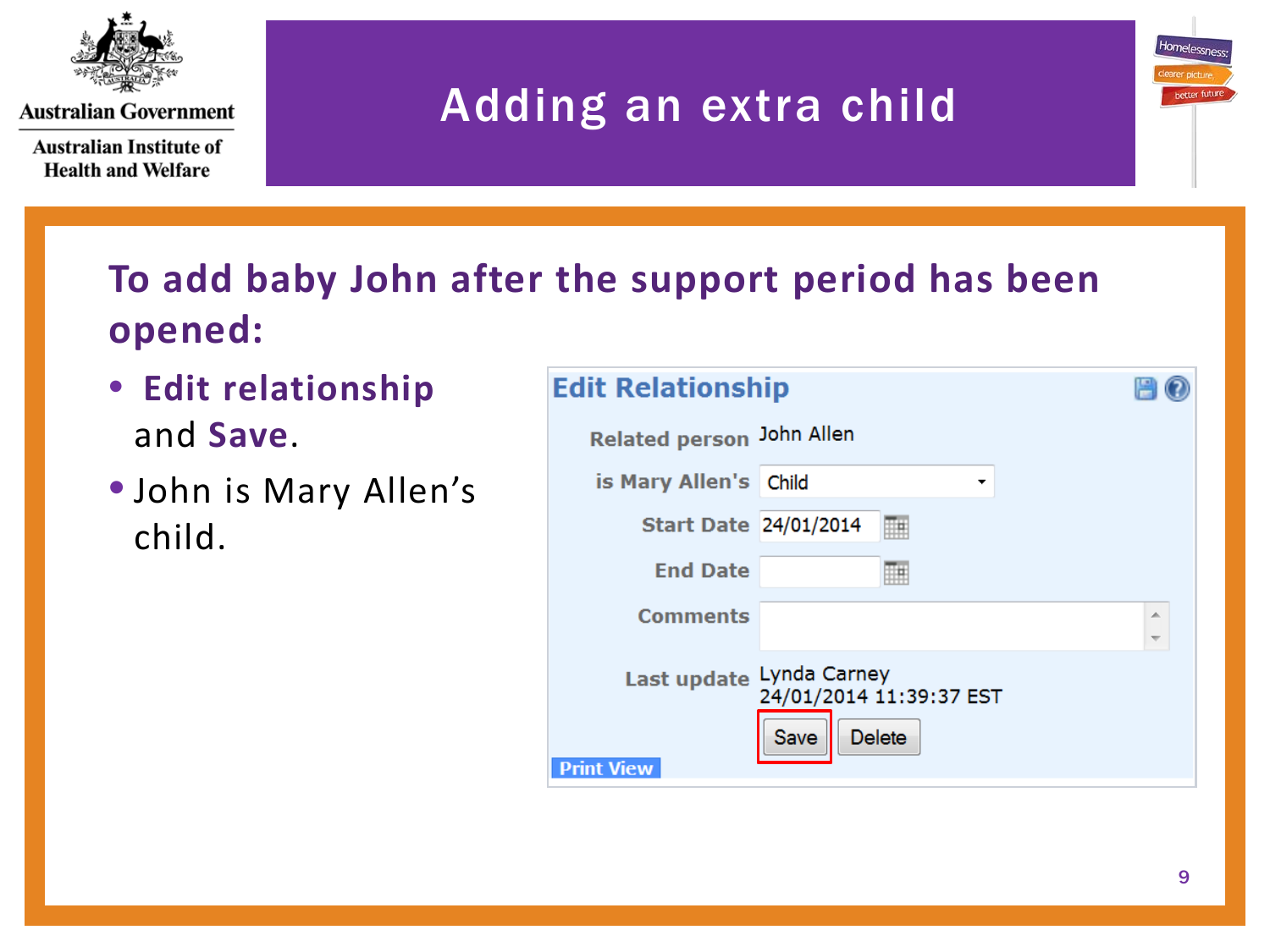

**Australian Institute of Health and Welfare** 

## Adding an extra child



- Note that John is now listed under **Relationships.**
- Click on date that support period **Commenced** to access Mary's family's open support period.

| Search Details                                                                        |                                            |              |                     | Notes Payments Accommodation Status       |  |  |  |  |
|---------------------------------------------------------------------------------------|--------------------------------------------|--------------|---------------------|-------------------------------------------|--|--|--|--|
|                                                                                       | Person / Alias:<br><b>Create new alias</b> |              |                     |                                           |  |  |  |  |
| <b>Mary Allen</b>                                                                     |                                            |              | <b>Primary Name</b> |                                           |  |  |  |  |
| <b>Relationships:</b>                                                                 |                                            |              |                     | <b>Create new relationship View Prior</b> |  |  |  |  |
| Person                                                                                |                                            |              | <b>Relationship</b> | <b>Comments</b>                           |  |  |  |  |
| <b>John Allen</b>                                                                     |                                            | <b>Child</b> |                     |                                           |  |  |  |  |
| <b>Jacob Allen</b>                                                                    |                                            | <b>Child</b> |                     |                                           |  |  |  |  |
| <b>Martin Allen</b>                                                                   |                                            | <b>Child</b> |                     |                                           |  |  |  |  |
| <b>Support Periods:</b>                                                               |                                            |              |                     | <b>New support period</b>                 |  |  |  |  |
| Commenced                                                                             |                                            |              |                     | <b>Last Updated</b>                       |  |  |  |  |
| 15/09/2013                                                                            |                                            |              | AT <sub>4</sub> C   | 24/01/2014                                |  |  |  |  |
| <b>Profiles</b>                                                                       |                                            |              |                     | <b>Create new profile</b>                 |  |  |  |  |
| No profiles exist                                                                     |                                            |              |                     |                                           |  |  |  |  |
| <b>Address:</b>                                                                       |                                            |              |                     | <b>Create new address</b>                 |  |  |  |  |
| No address exists                                                                     |                                            |              |                     |                                           |  |  |  |  |
| <b>Phone &amp; other contacts:</b><br><b>Create new econtact</b><br>No contacts exist |                                            |              |                     |                                           |  |  |  |  |
| <b>Key Workers:</b><br>This person has no assigned key workers                        |                                            |              |                     | <b>Create new key worker</b>              |  |  |  |  |
|                                                                                       |                                            |              |                     | Evnort Dotaile Dofroch                    |  |  |  |  |

Homelessi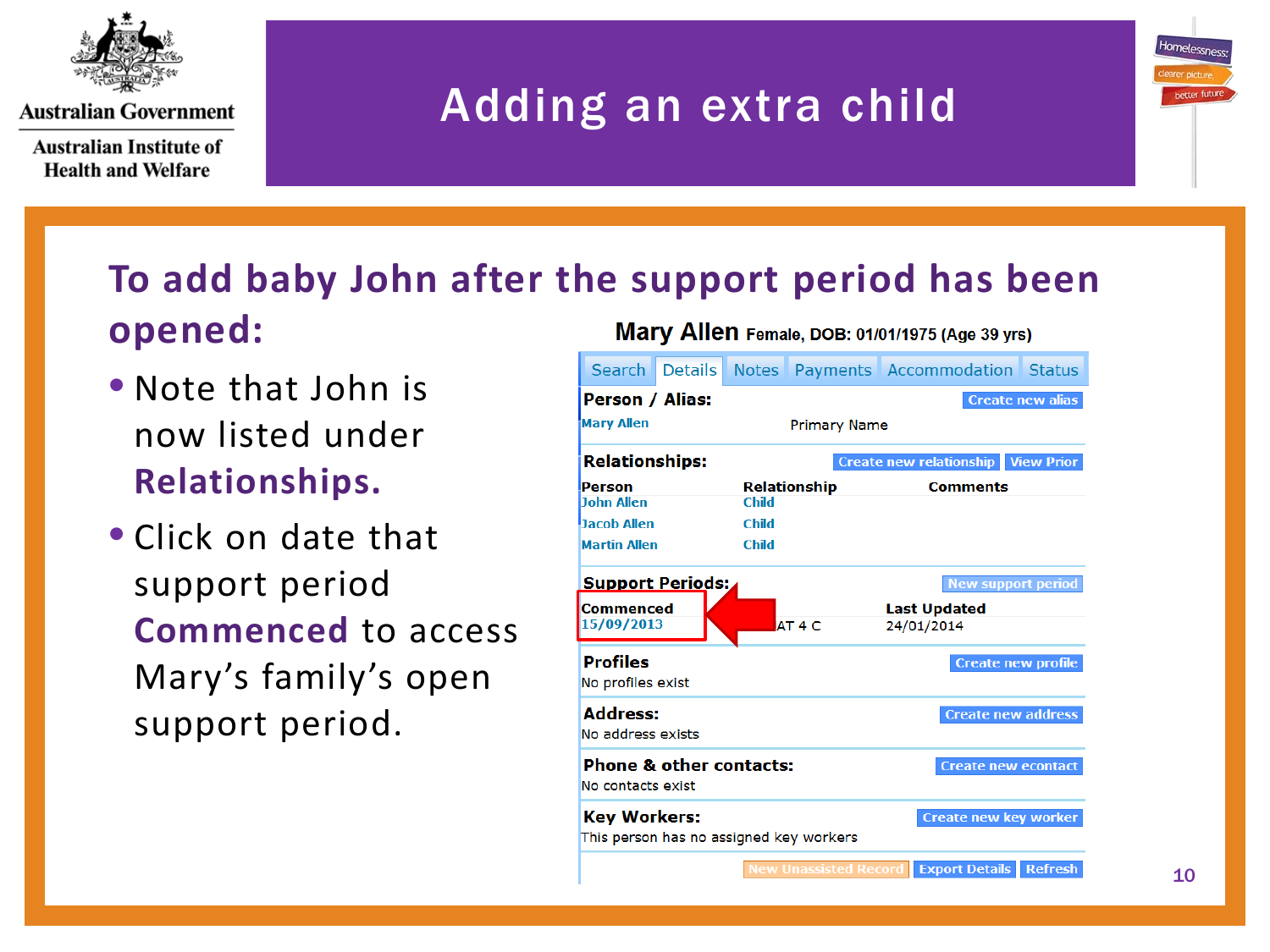

**Australian Institute of Health and Welfare** 

## Adding an extra child

**To add baby John after the support period has been opened:**

- Note that the box next to John's name is not ticked
- Tick box and **Save** to open support period for John.

| <b>SHS Support Period</b><br>Mary Allen (female 39 yrs) |                          |              |                                            |                |                                 |                  |
|---------------------------------------------------------|--------------------------|--------------|--------------------------------------------|----------------|---------------------------------|------------------|
|                                                         | <b>Include</b><br>in PU  |              | *Relationship to head                      |                | <b>Consent</b><br><b>Yes No</b> |                  |
|                                                         | ⊻                        | Mary Allen   | <b>Self</b>                                | $\circledcirc$ | $\circ$                         |                  |
|                                                         | $\blacktriangledown$     | Martin Allen | Child<br>۰.                                | $\circledcirc$ | $\circledcirc$                  |                  |
|                                                         | ⊽                        | Jacob Allen  | Child<br>▼                                 | $\circledcirc$ | $\circledcirc$                  |                  |
|                                                         | $\overline{\phantom{a}}$ | John Allen   | Child<br>▼                                 | $\circledcirc$ | $\circledcirc$                  | <b>Home Page</b> |
| <b>Admin</b>                                            | Reasons                  | History      | Week Before<br>Health<br><b>Presenting</b> | <b>Close</b>   |                                 |                  |

tomeless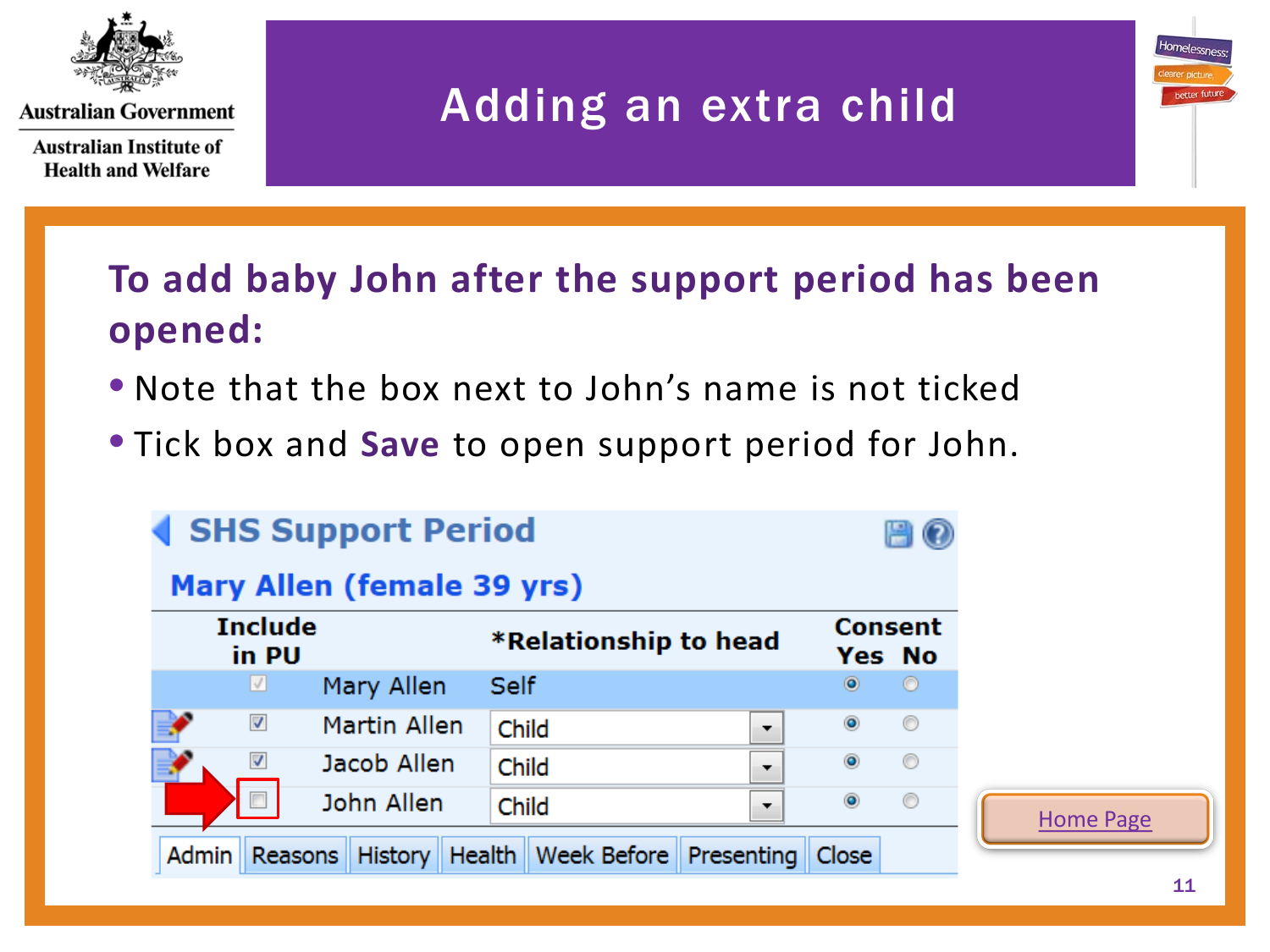

## <span id="page-11-0"></span>Entering support period data



**Australian Government** 

**Australian Institute of Health and Welfare**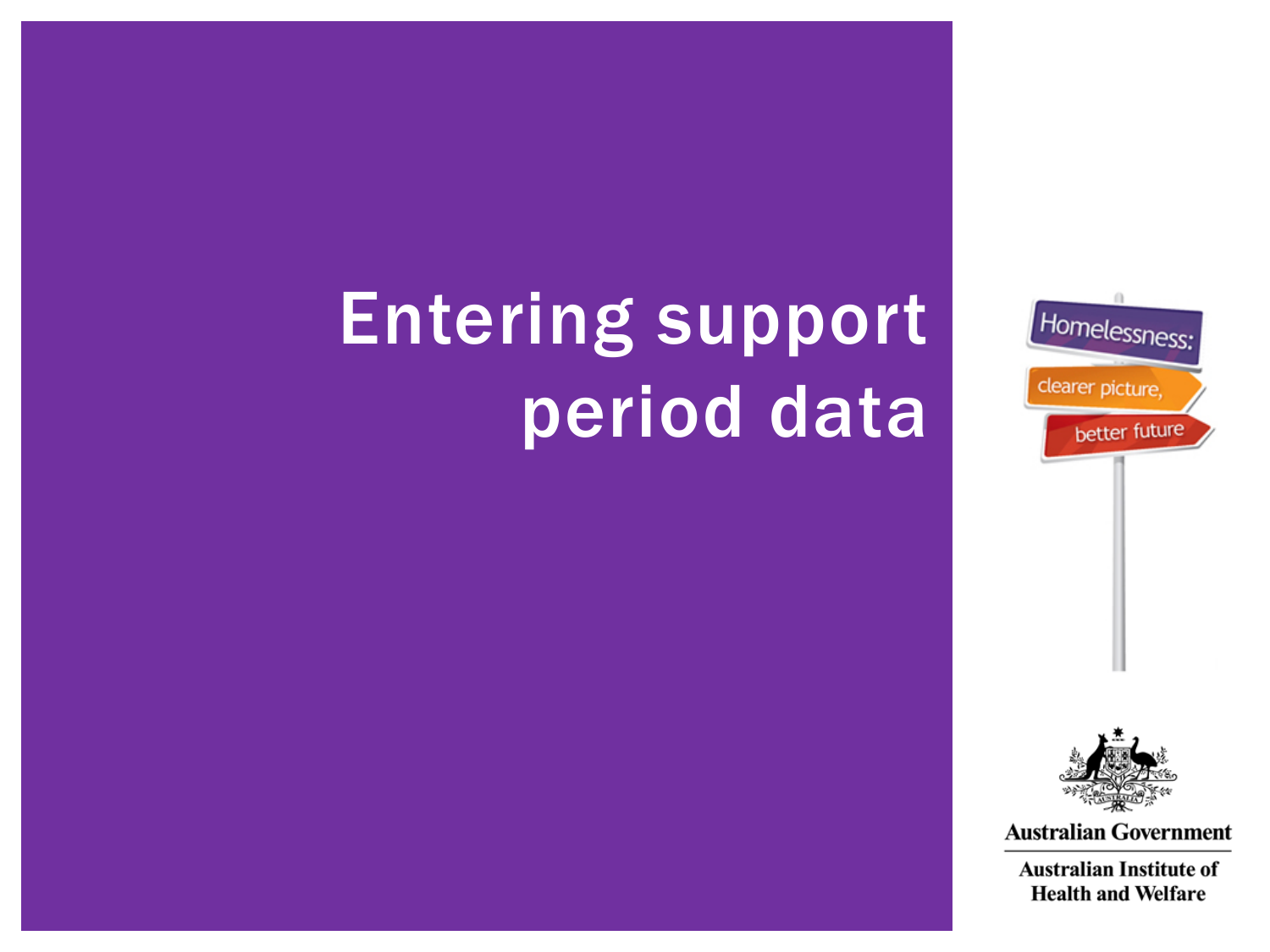

**Australian Institute of Health and Welfare** 

## Entering support period data



#### **Entering baby John's support period information**

- Note that John's name appears at the top of the record
- Do **not** copy over field values from the mother's record baby John's situation will be different to his mother's situation when her support period began.

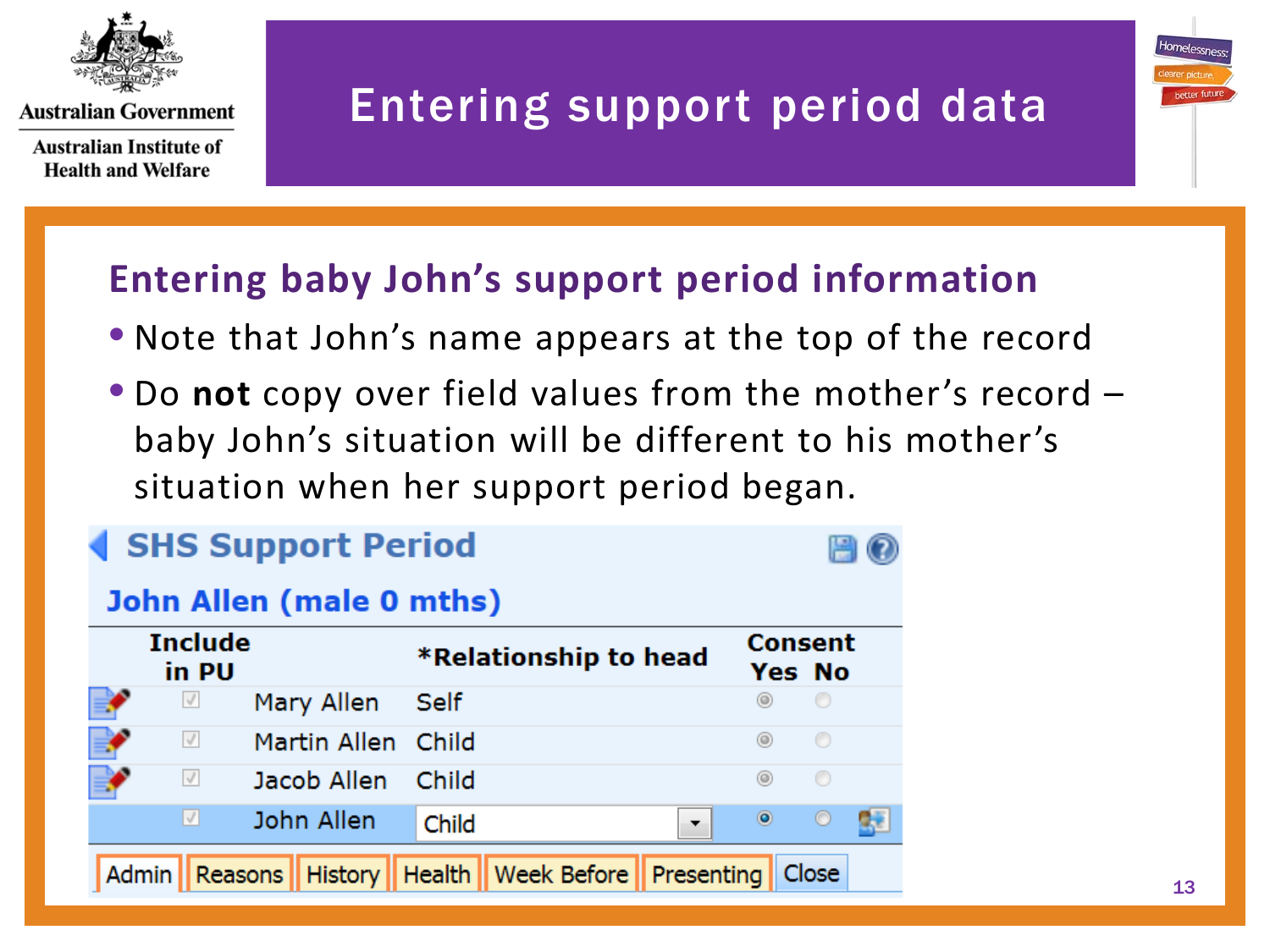

**Australian Institute of Health and Welfare** 

## Entering support period data

#### **Entering baby John's support period information**

#### • Manually enter data into tabs from left to right until all of the tabs are completed.

| <b>Include</b><br>in PU |                    |             | <b>*Relationship to head</b> | <b>Consent</b><br>Yes No |         |   |
|-------------------------|--------------------|-------------|------------------------------|--------------------------|---------|---|
| $\sqrt{}$               | Mary Allen         | <b>Self</b> |                              | $\circledcirc$           | $\circ$ |   |
| $\sqrt{}$               | Martin Allen Child |             |                              | $^{\circ}$               | $\circ$ |   |
| $\sqrt{}$               | Jacob Allen        | Child       |                              | ◉                        | $\circ$ |   |
| V                       | John Allen         | Child       | $\blacktriangledown$         | $\circledcirc$           | $\circ$ | 歸 |

Homelessn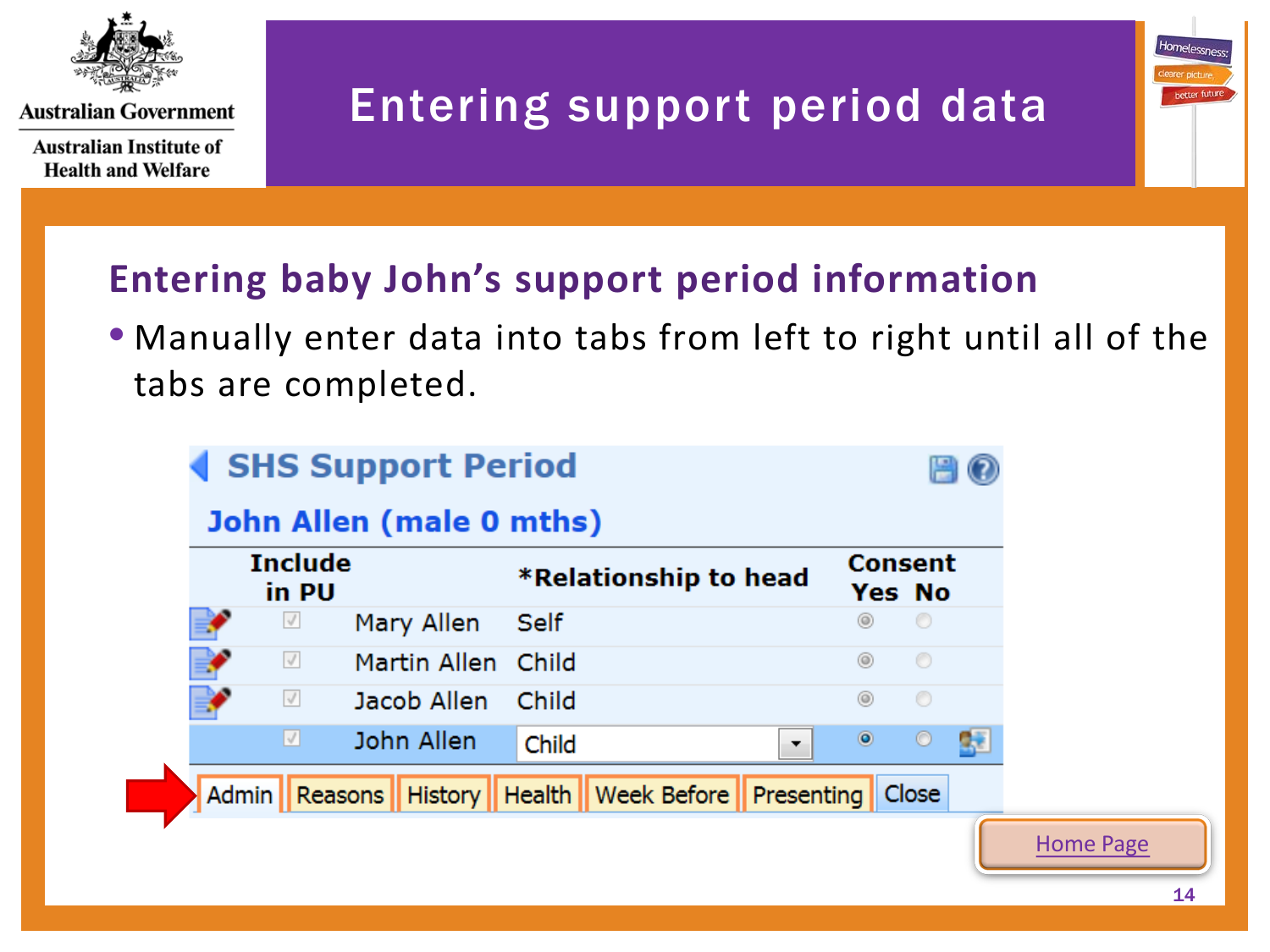

**Australian Institute of Health and Welfare** 

## Entering support period data

#### **Admin tab – baby John's support period information**

- Update **Date assistance requested** and **Date support period commenced** – they will be different to dates for John's mother.
- Select 'No formal referral' for **Referral Source.**



Homelesse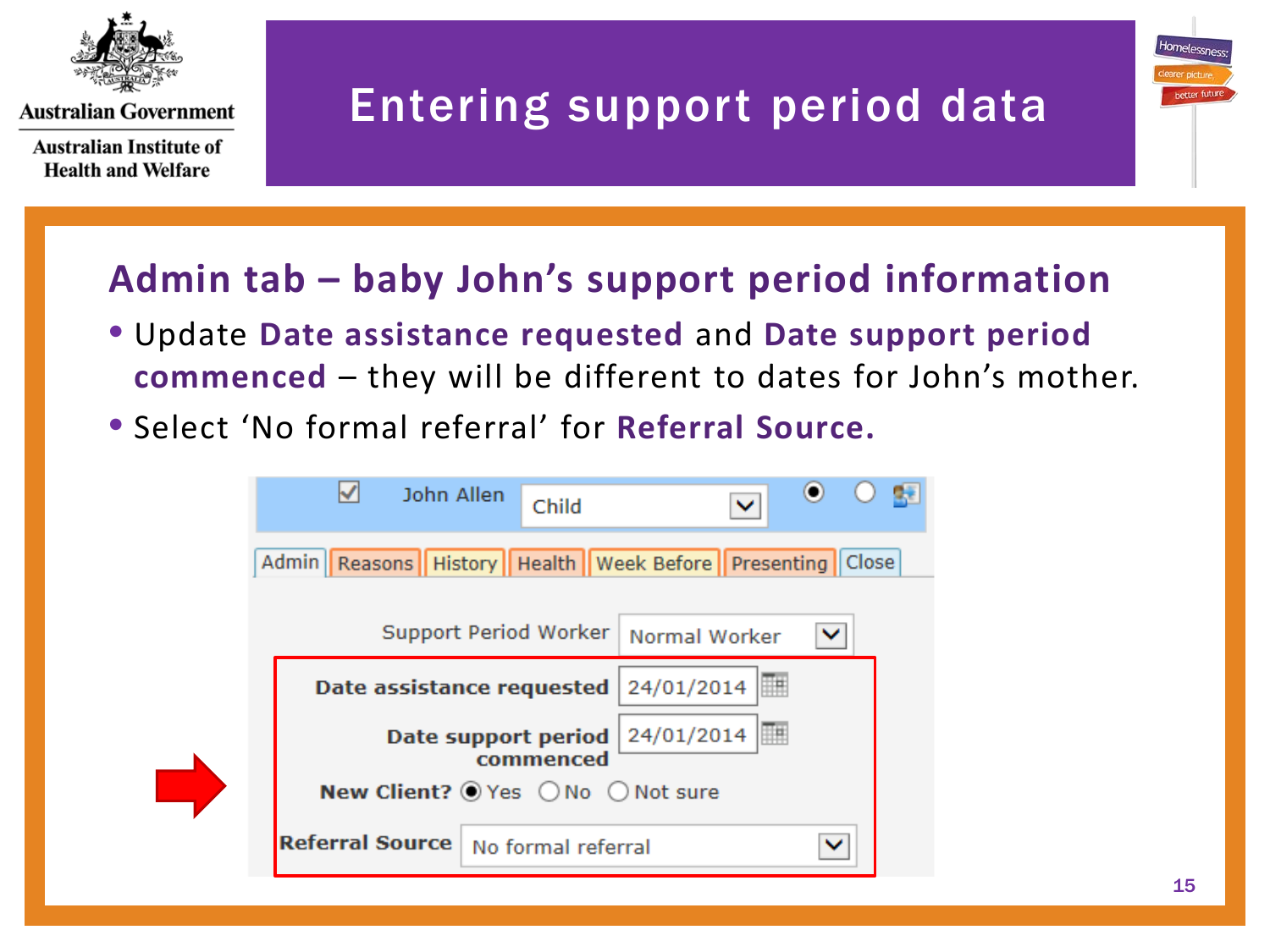

**Australian Institute of Health and Welfare** 

## Entering support period data

#### **Reasons tab – baby John's support period information**

• Select 'Other' and enter 'With parent'.

| ∨<br>John Allen                                                       | Child       | $\checkmark$ | $_{\odot}$<br>慰 |                  |
|-----------------------------------------------------------------------|-------------|--------------|-----------------|------------------|
| Admin   Reasons   History   Health   Week Before   Presenting   Close |             |              |                 |                  |
| *What reason does the client report for seeking<br>assistance?        |             |              |                 |                  |
| $\sqrt{}$ Other<br>Don't know                                         |             |              |                 |                  |
| If 'other' please<br>specify                                          | With parent |              |                 |                  |
| *Main presenting<br>reason                                            | Other       |              | $\checkmark$    | <b>Home Page</b> |

Homelessn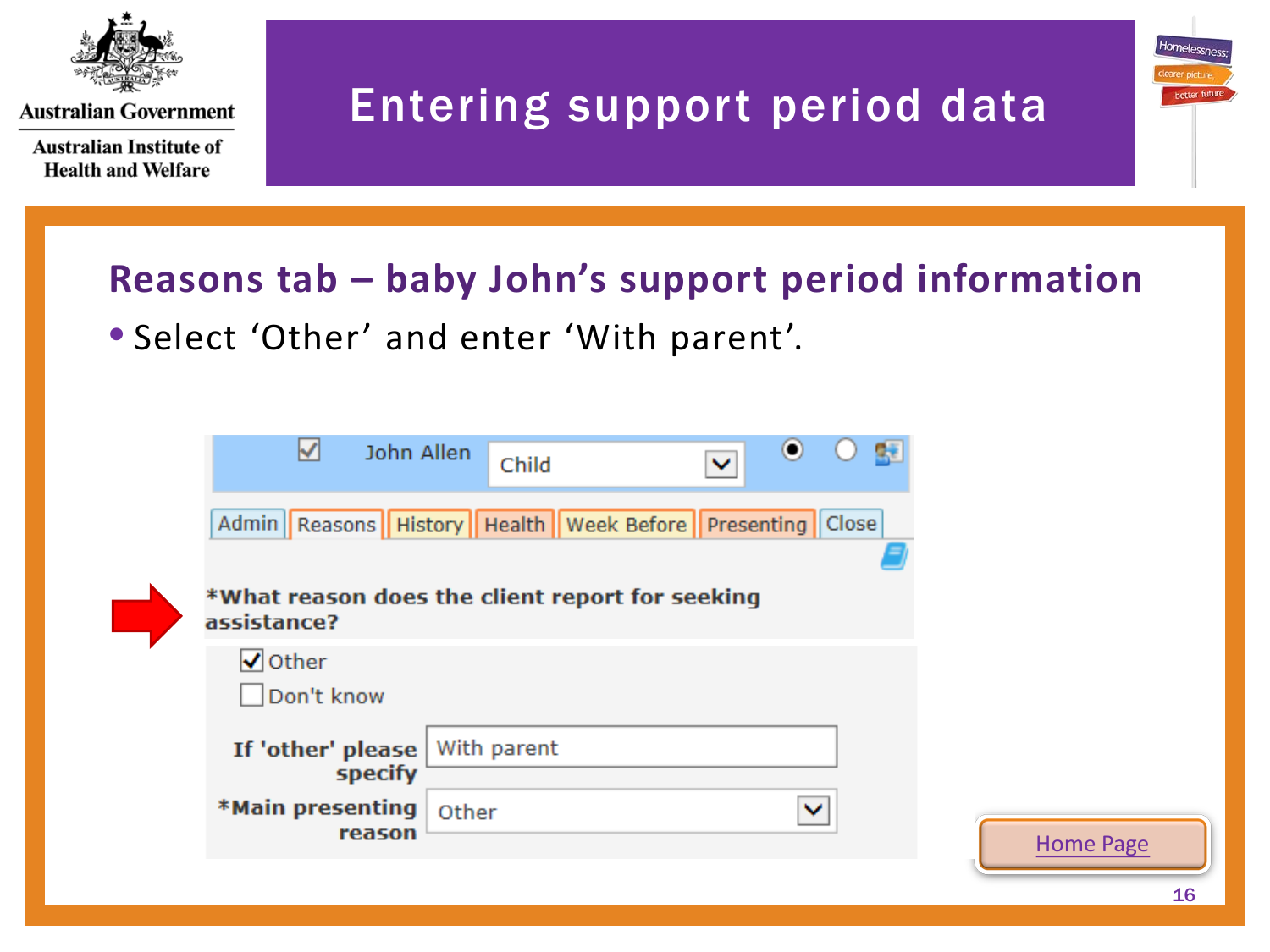

**Australian Institute of Health and Welfare** 

## Entering support period data



#### **History tab – baby John's support period information**

- Select 'Not homeless' in last month/last 12 months
- Select 'Not applicable' for **Time since last permanent address**
- Select 'Don't know' for **State** of most recent permanent residential address and address where living last week
- Select 'Hospital' if baby John was born in a hospital.



- $\sqrt{}$  Hospital (excluding psychiatric)
- Psychiatric hospital/unit
- Disability support

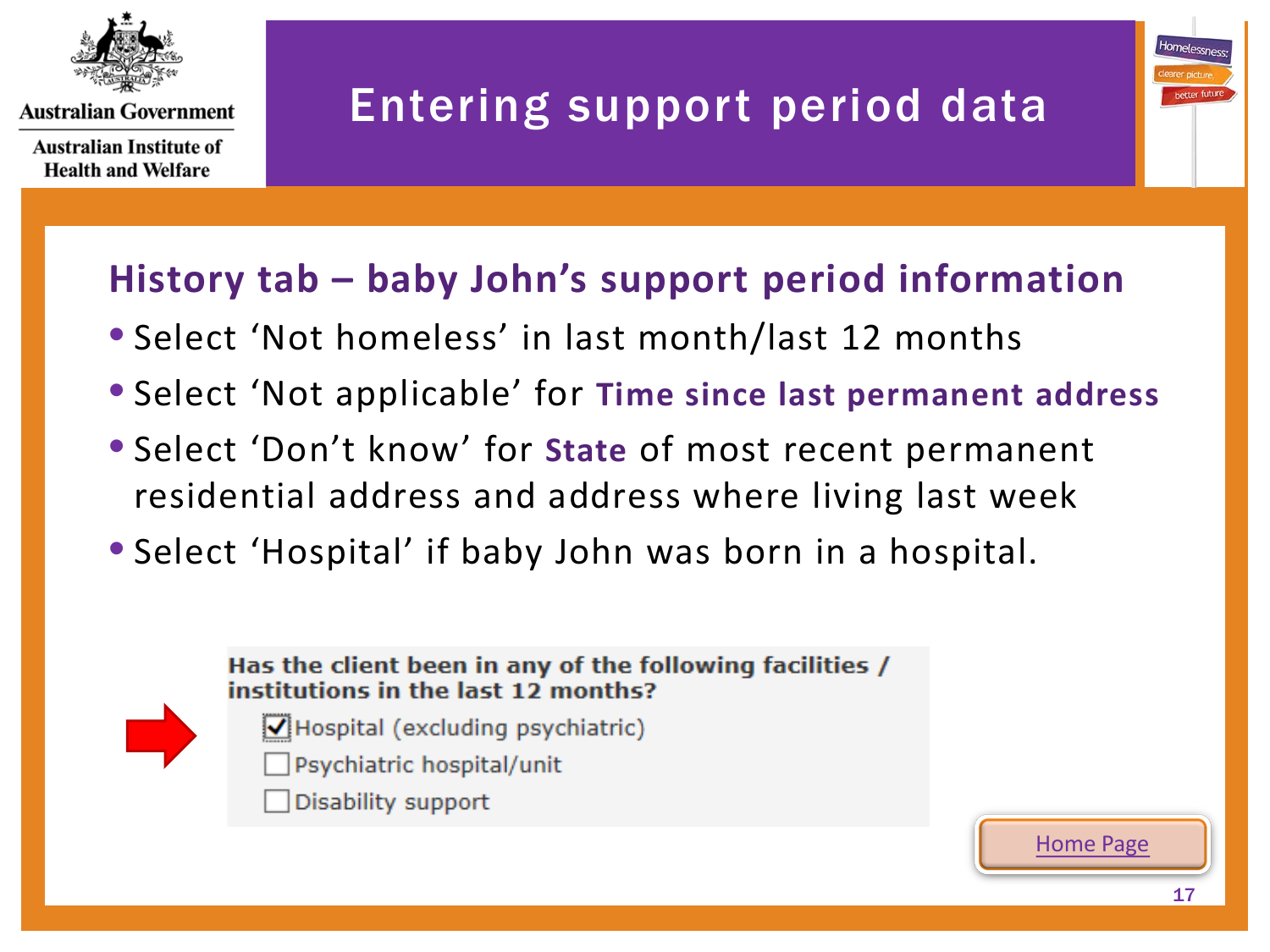

**Australian Institute of Health and Welfare** 

## Entering support period data



#### **Health tab – baby John's support period information**

#### • Select 'Have no difficulty' if the baby does not have a disability or long-term health condition.

Does the client need help/supervision in the following areas due to a long-term health condition or disability?

|                       | Always /<br>sometimes<br>need help<br>and/or | Have<br>difficulty,<br>but don't<br>need help /<br>supervision supervision equipment | Don't have<br>difficulty,<br>but use<br>aids/ | Have no Don't<br>difficulty know |  |
|-----------------------|----------------------------------------------|--------------------------------------------------------------------------------------|-----------------------------------------------|----------------------------------|--|
| *Self Care            |                                              |                                                                                      |                                               |                                  |  |
| *Mobility             |                                              |                                                                                      |                                               |                                  |  |
| <b>*Communication</b> |                                              |                                                                                      |                                               |                                  |  |

The following three questions relate to the client's mental health history

| <b>Prior mental</b><br>health diagnosis           | <b>No</b>                                 |  |
|---------------------------------------------------|-------------------------------------------|--|
| <b>How long have</b><br>services been<br>received | Not applicable                            |  |
| Other mental<br>health indicators                 | No information indicating mental il $ v $ |  |

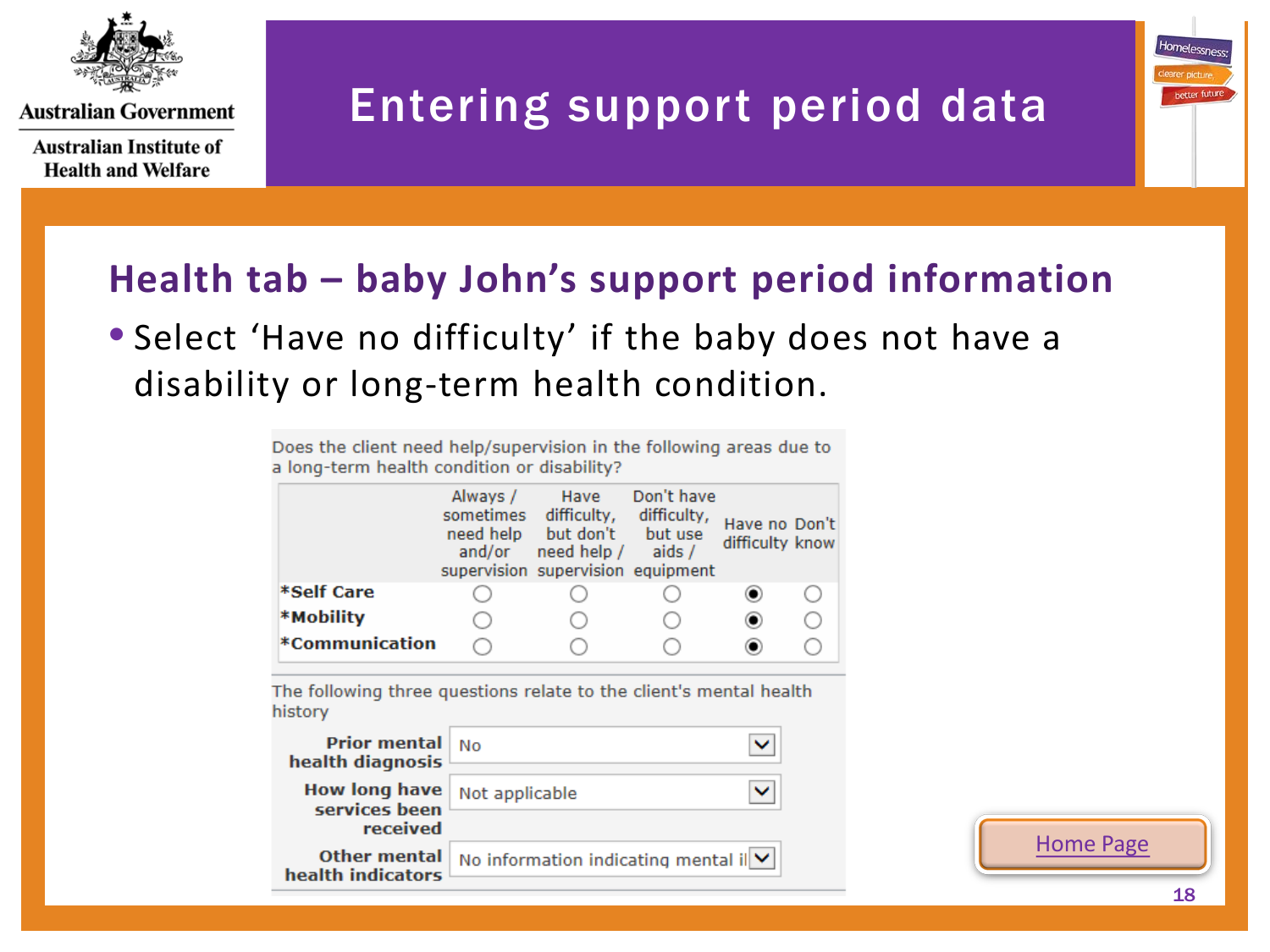

**Australian Institute of Health and Welfare** 

## Entering support period data



• Select 'Don't know' for his living situation the week before.

|                                              | Admin    Reasons    History    Health    Week Before    Presenting    Close |   |
|----------------------------------------------|-----------------------------------------------------------------------------|---|
|                                              |                                                                             |   |
| <i>arrangements</i>                          | Living   Don't know                                                         | ◡ |
|                                              | <b>Dwelling</b> Don't know                                                  |   |
|                                              | Tenure   Don't know                                                         | ◡ |
| <b>Conditions of Don't know</b><br>occupancy |                                                                             |   |

• Select 'No' for **Student or trainee**, and 'Not applicable for **Enrolled in** and **Child protection order** questions.

| trainee                                         | Student or ○ Yes ● No ○ Don't know |  |
|-------------------------------------------------|------------------------------------|--|
|                                                 | <b>Enrolled in</b> Not applicable  |  |
| <b>Child protection</b> Not applicable<br>order |                                    |  |
|                                                 |                                    |  |



tomeless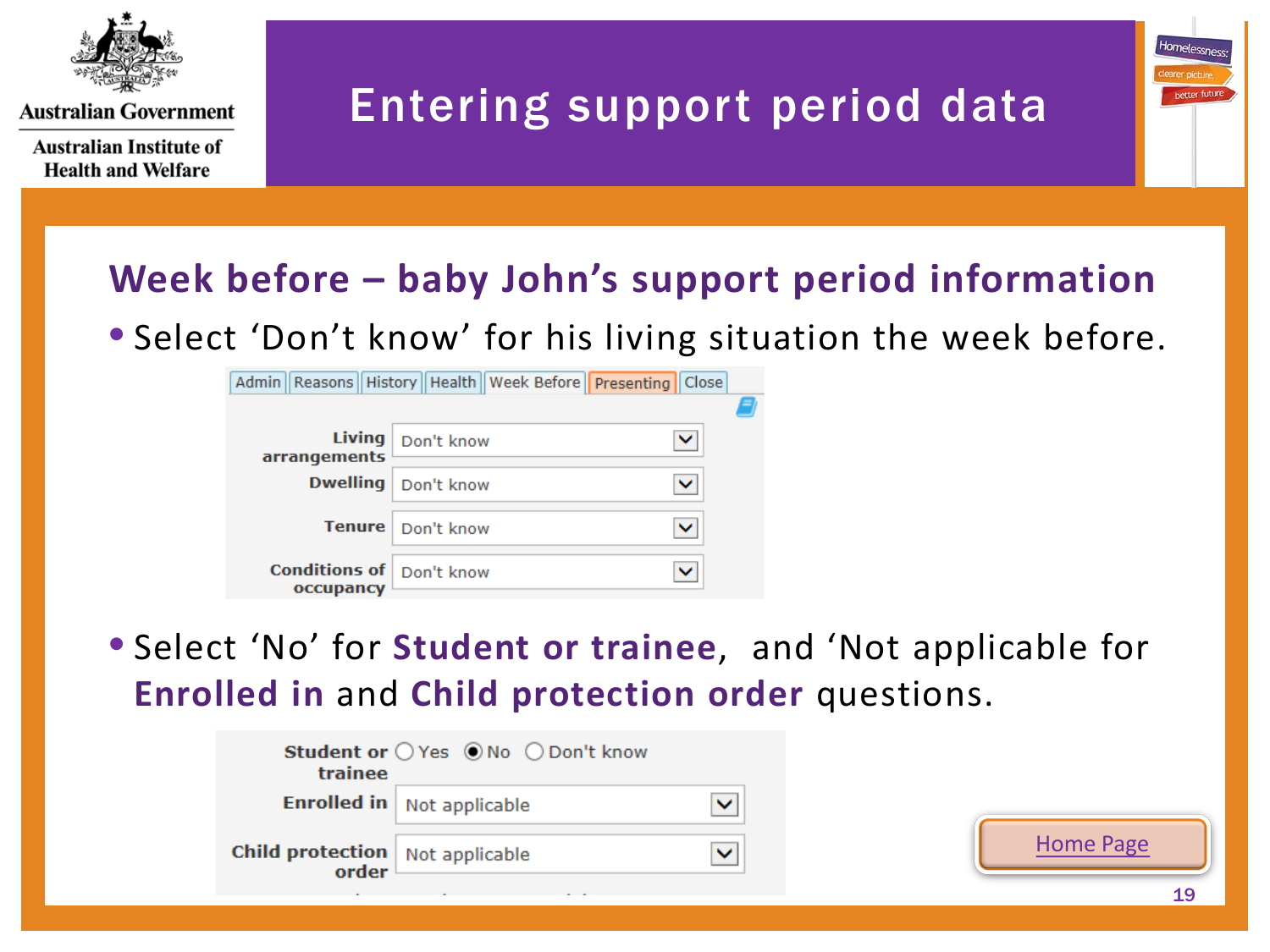

**Australian Institute of Health and Welfare** 

## Entering support period data

#### **Presenting – baby John's support period information**

- Record the living situation of the family when the baby's support period began
- It is not recommended that the hospital where the baby was born be selected for 'Dwelling'.



Homelessne: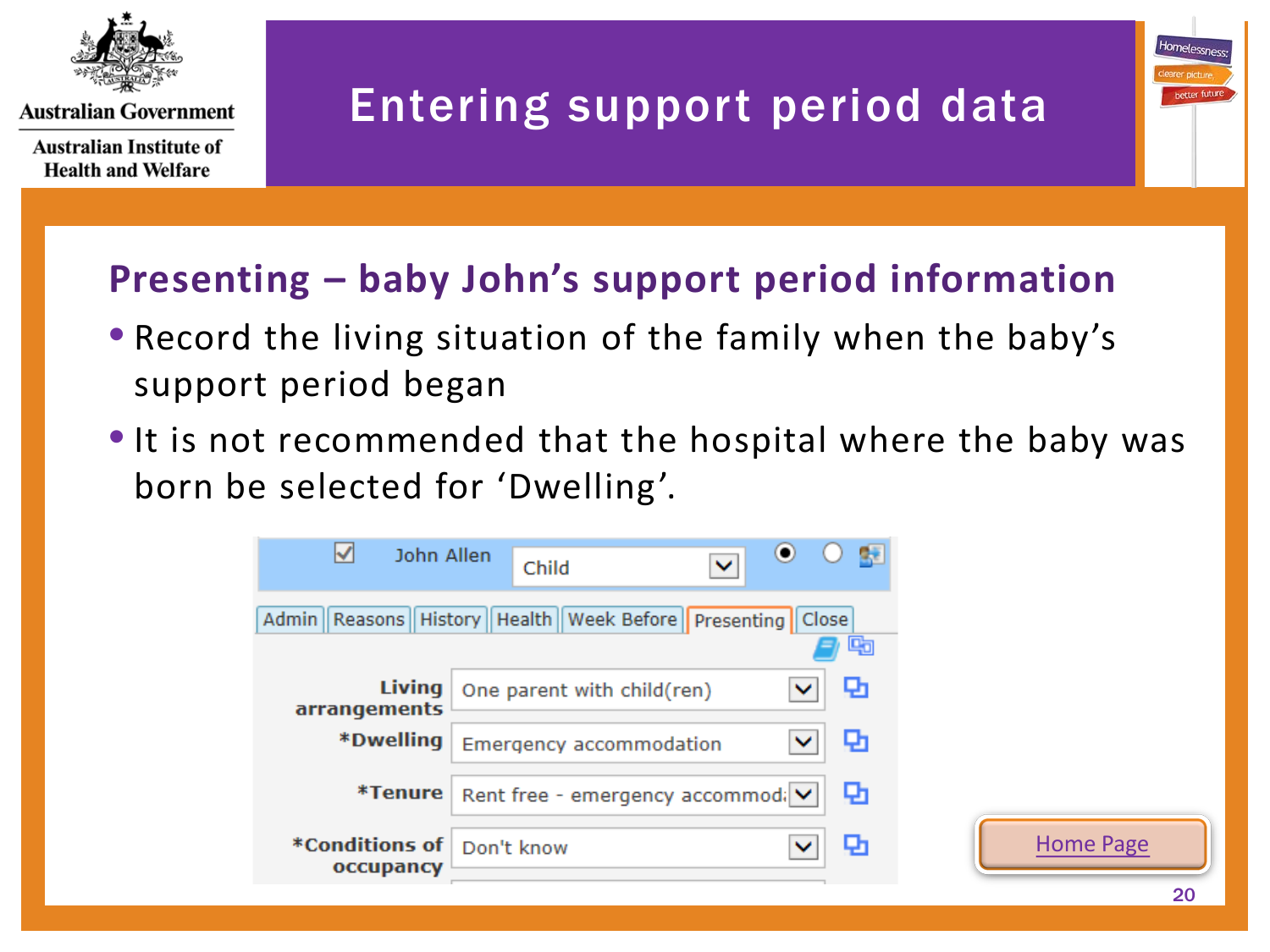

## <span id="page-20-0"></span>Recording accommodation



**Australian Government** 

**Australian Institute of Health and Welfare**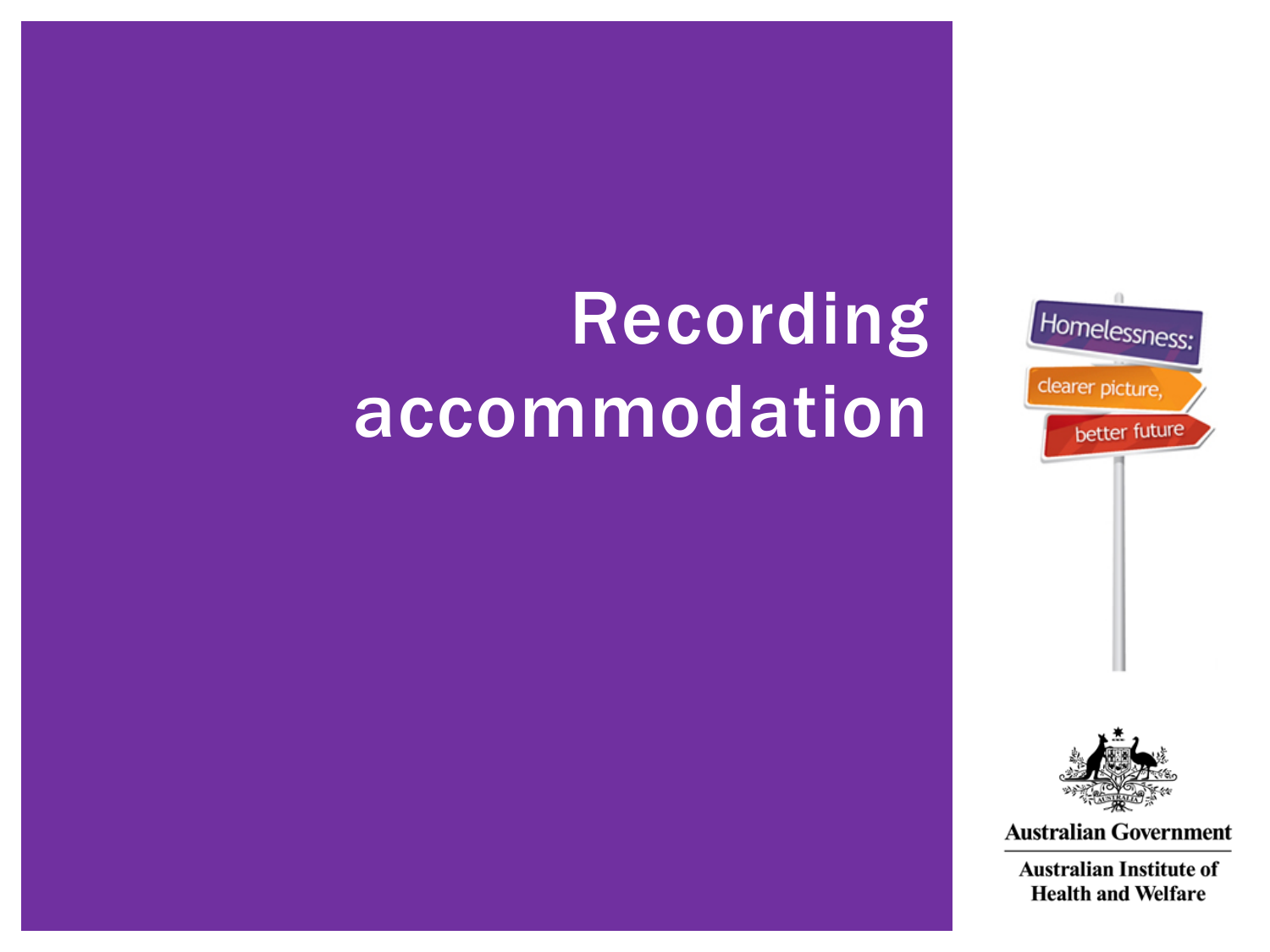

**Australian Institute of Health and Welfare** 

## Recording accommodation

#### **Entering baby John's accommodation**

Because John's accommodation started after the rest of the family, the **Note** for his emergency accommodation will need to be dated on the day that his support period began.

- Go to the **Notes** tab on Mary's record (PUH) and check that the date of the note for accommodation is the same as the start date of John's support period.
- If the date is correct, you can tick the box to associate the existing note with John. If not, go to John's record and create a separate note for his emergency accommodation.

| This note is also associated with (tick): |       |   |  |  |
|-------------------------------------------|-------|---|--|--|
| John Allen                                | Child | □ |  |  |
| Martin Allen                              | Child |   |  |  |
| Jacob Allen                               | Child |   |  |  |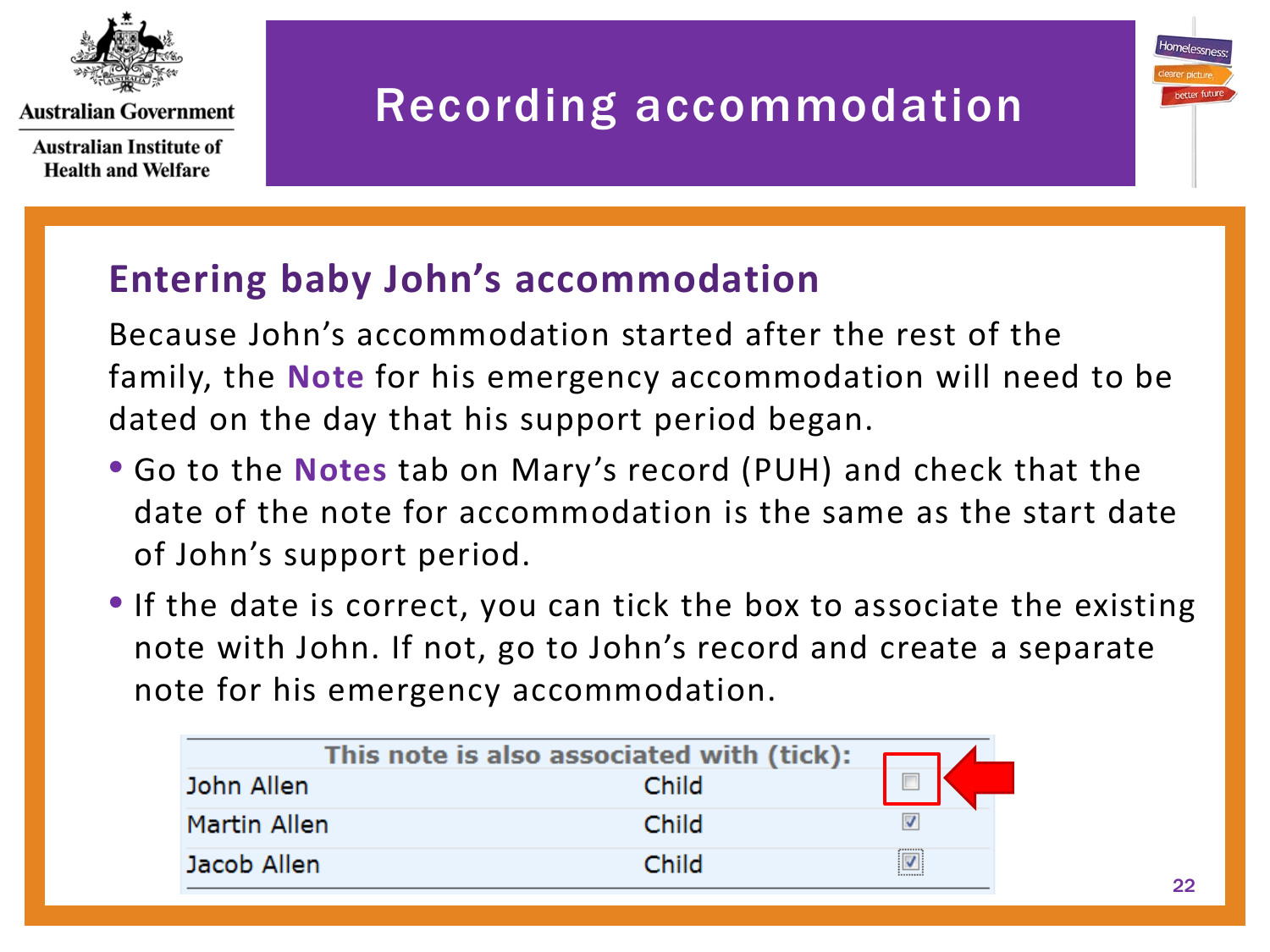

**Australian Institute of Health and Welfare** 

## Recording accommodation

#### **Entering baby John's accommodation:**

Because John's accommodation started after the rest of the family you will not be able to include John in the rest of the family's accommodation record.

• Go to John's record and create an accommodation period for him on his own.

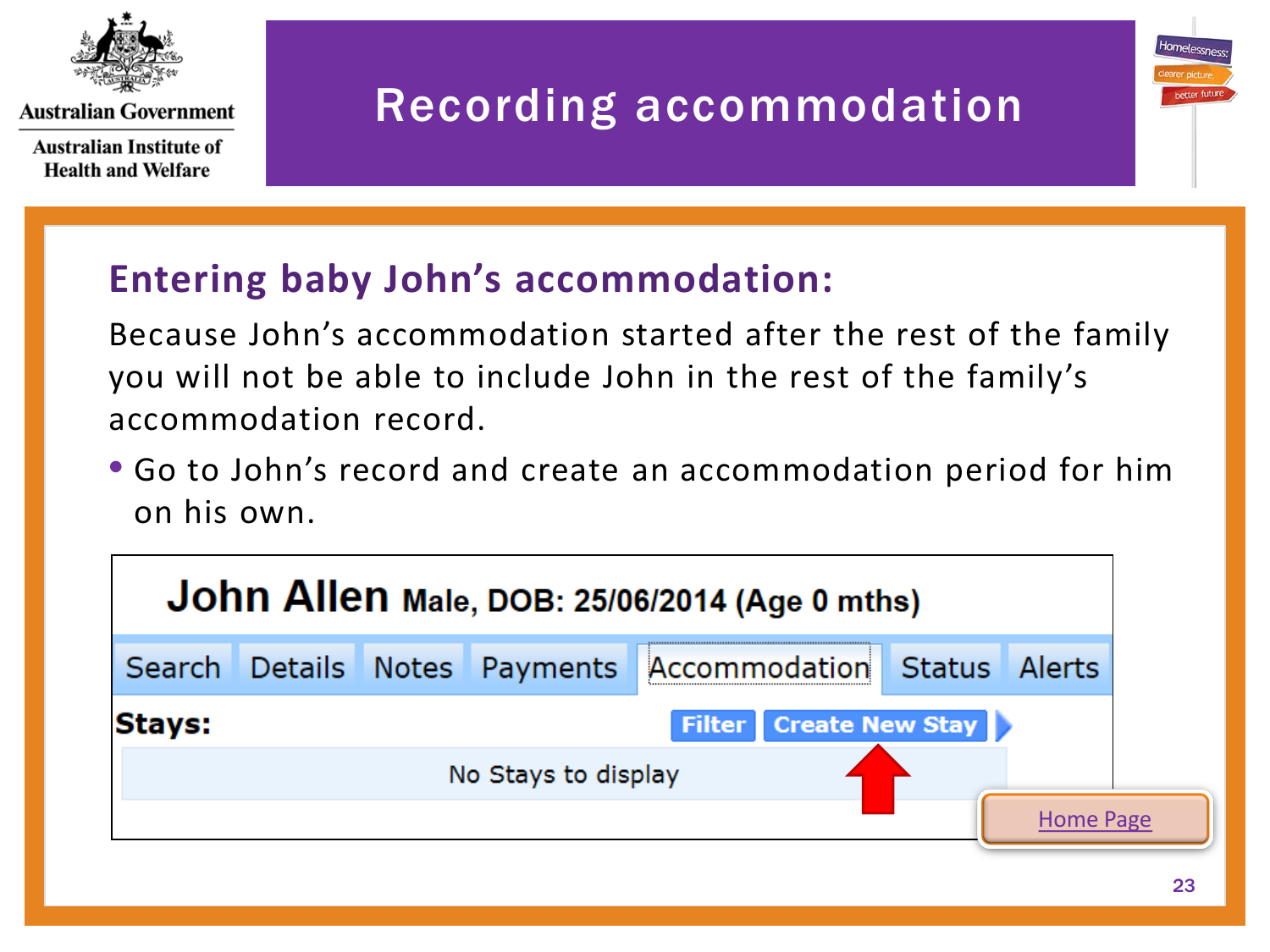

## <span id="page-23-0"></span>Entering Status Update data



**Australian Government** 

**Australian Institute of Health and Welfare**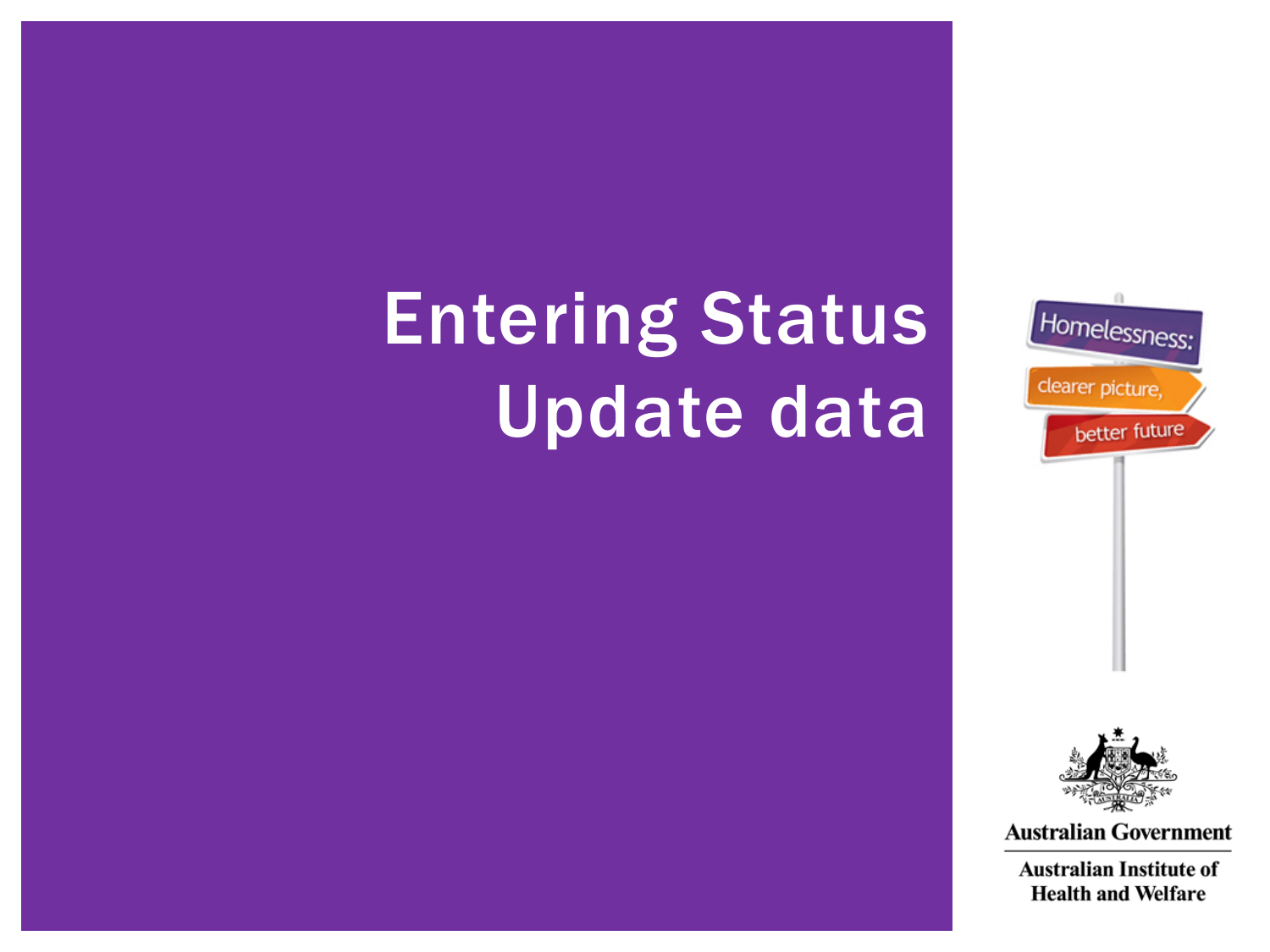

**Australian Institute of Health and Welfare** 

## Entering Status Update data

#### **Entering baby John's Status Update:**

- Go to Mary's record (PUH) and complete her **Status Update** first
- Then click on the edit pencil next to John's name to edit his **Status Update** details.

| ◀ SHS Status Update         |                     |                                       |        |             |  |  |
|-----------------------------|---------------------|---------------------------------------|--------|-------------|--|--|
| <b>Update for June 2014</b> |                     |                                       |        |             |  |  |
| Mary Allen (female 39 yrs)  |                     |                                       |        |             |  |  |
|                             | Mary Allen          |                                       | female | <b>Self</b> |  |  |
|                             | Jacob Allen         |                                       | male   | Child       |  |  |
|                             | <b>Martin Allen</b> |                                       | male   | Child       |  |  |
|                             | John Allen          |                                       | male   | Child       |  |  |
| <b>Admin</b>                | Plan<br>Housing     | Work & Income Study & Family Services |        |             |  |  |

tomeless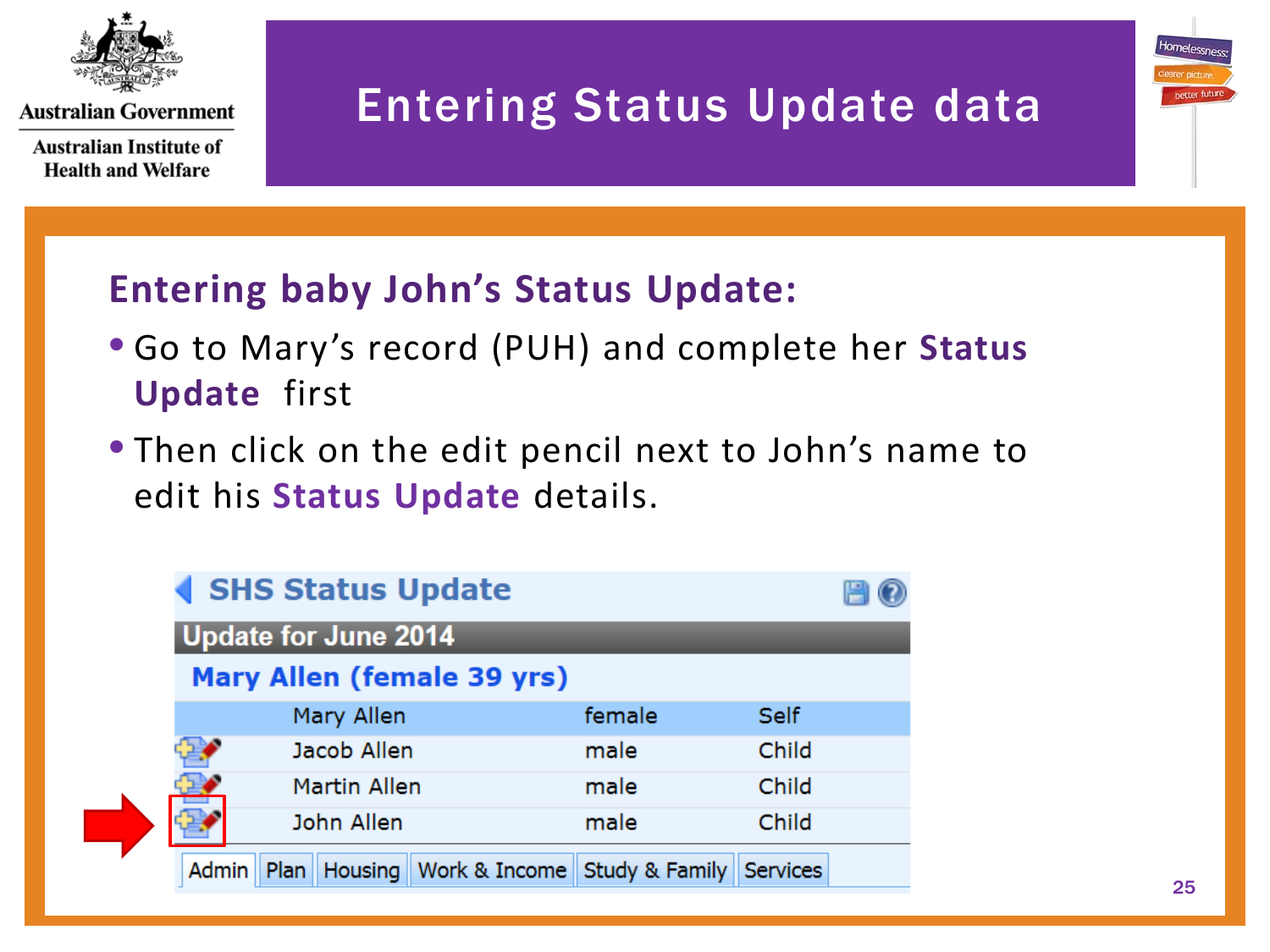

**Australian Institute of Health and Welfare** 

## Entering Status Update data

#### **To enter baby John's Status Update:**

- Go to Mary's record (PUH) and complete her **Status Update** first
- Then click on the edit pencil next to John's name to edit his **Status Update** details.
- Complete all of the tabs, working from left to right.

| ◀ SHS Status Update                                                   |        |             |  |  |  |  |  |
|-----------------------------------------------------------------------|--------|-------------|--|--|--|--|--|
| <b>Update for June 2014</b>                                           |        |             |  |  |  |  |  |
| Mary Allen (female 39 yrs)                                            |        |             |  |  |  |  |  |
| Mary Allen                                                            | female | <b>Self</b> |  |  |  |  |  |
| Jacob Allen                                                           | male   | Child       |  |  |  |  |  |
| <b>Martin Allen</b>                                                   | male   | Child       |  |  |  |  |  |
| John Allen                                                            | male   | Child       |  |  |  |  |  |
| Housing Work & Income Study & Family Services<br>Plan<br><b>Admin</b> |        |             |  |  |  |  |  |

Homelessi